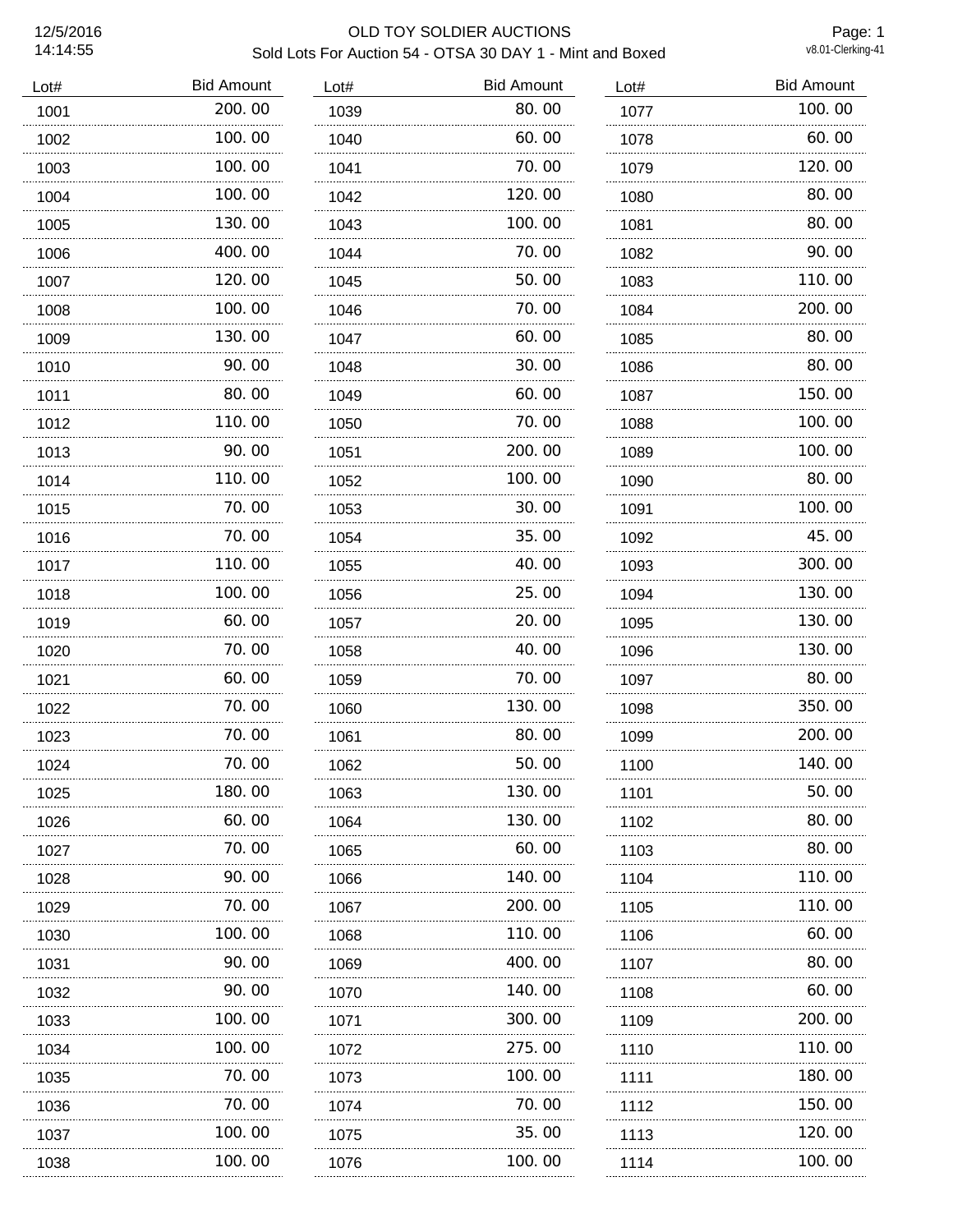#### 12/5/2016 OLD TOY SOLDIER AUCTIONS Sold Lots For Auction 54 - OTSA 30 DAY 1 - Mint and Boxed

Page: 2<br>v8.01-Clerking-41

| Lot# | <b>Bid Amount</b> | Lot# | <b>Bid Amount</b> | Lot# | <b>Bid Amount</b> |
|------|-------------------|------|-------------------|------|-------------------|
| 1115 | 100.00            | 1153 | 90.00             | 1192 | 100.00            |
| 1116 | 80.00             | 1154 | 100, 00           | 1193 | 50.00             |
| 1117 | 80.00             | 1155 | 70.00             | 1194 | 70.00             |
| 1118 | 50.00             | 1156 | 90.00             | 1195 | 100.00            |
| 1119 | 50.00             | 1157 | 120.00            | 1196 | 130.00            |
| 1120 | 160.00            | 1158 | 120,00            | 1197 | 200.00            |
| 1121 | 50.00             | 1159 | 70.00             | 1198 | 250.00            |
| 1122 | 50.00             | 1160 | 225.00            | 1199 | 190.00            |
| 1123 | 60.00             | 1161 | 140.00            | 1200 | 200.00            |
| 1124 | 40.00             | 1162 | 275.00            | 1201 | 50.00             |
| 1125 | 60.00             | 1163 | 170.00            | 1202 | 130.00            |
| 1126 | 50.00             | 1164 | 70.00             | 1203 | 50.00             |
| 1127 | 60.00<br>.        | 1165 | 70.00<br>.        | 1204 | 130.00            |
| 1128 | 45.00             | 1166 | 90.00             | 1205 | 130.00            |
| 1129 | 45.00             | 1167 | 120.00            | 1206 | 160.00            |
| 1130 | 70.00             | 1168 | 250.00            | 1207 | 170.00            |
| 1131 | 70.00             | 1169 | 200.00            | 1208 | 50.00             |
| 1132 | 80.00             | 1170 | 60.00             | 1209 | 70.00             |
| 1133 | 130.00            | 1171 | 140.00            | 1210 | 70.00             |
| 1134 | 50.00             | 1172 | 80.00             | 1211 | 120.00            |
| 1135 | 50.00             | 1173 | 80.00             | 1212 | 110.00            |
| 1136 | 80.00             | 1174 | 110.00            | 1213 | 130.00            |
| 1137 | 70.00             | 1175 | 110.00            | 1214 | 120.00            |
| 1138 | 60.00             | 1176 | 190.00            | 1215 | 225.00            |
| 1139 | 80.00             | 1177 | 140.00            | 1216 | 375.00            |
| 1140 | 70.00             | 1178 | 100, 00           | 1217 | 50.00             |
| 1141 | 50.00             | 1179 | 400.00            | 1218 | 120.00            |
| 1142 | 100.00            | 1180 | 160.00            | 1219 | 110.00            |
| 1143 | 80.00             | 1181 | 275.00            | 1220 | 70.00             |
| 1144 | 40.00             | 1182 | 100.00            | 1221 | 180.00            |
| 1145 | 130.00            | 1183 | 110.00            | 1222 | 120.00            |
| 1146 | 130.00            | 1184 | 100.00            | 1223 | 170.00            |
| 1147 | 70. 00            | 1185 | 90.00             | 1224 | 80.00             |
| 1148 | .<br>100.00       | 1187 | 80.00             | 1225 | 110.00            |
| 1149 | 70. 00            | 1188 | 275.00            | 1226 | 80.00             |
| 1150 | .<br>60.00        | 1189 | .<br>50.00        | 1227 | 70.00             |
| 1151 | 450.00            | 1190 | 60.00             | 1228 | 225.00            |
| 1152 | 160.00            | 1191 | 180.00            | 1229 | 400.00            |
|      |                   |      |                   |      |                   |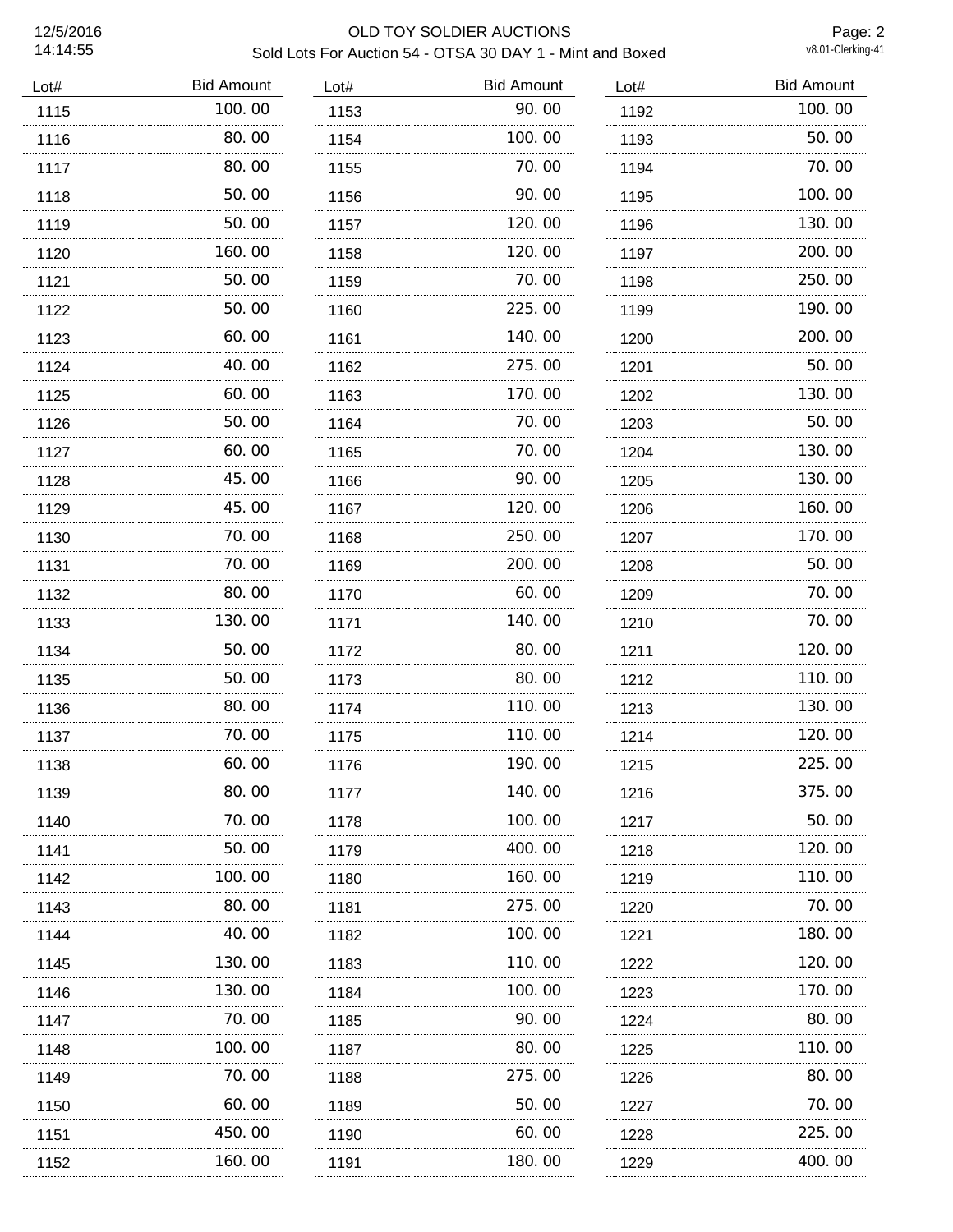## 12/5/2016 OLD TOY SOLDIER AUCTIONS Sold Lots For Auction 54 - OTSA 30 DAY 1 - Mint and Boxed

Page: 3<br>v8.01-Clerking-41

| Lot# | <b>Bid Amount</b> | Lot# | <b>Bid Amount</b> | Lot# | <b>Bid Amount</b> |
|------|-------------------|------|-------------------|------|-------------------|
| 1230 | 130.00            | 1268 | 60.00             | 1306 | 35.00             |
| 1231 | 70.00             | 1269 | 250.00            | 1307 | 35.00             |
| 1232 | 120.00            | 1270 | 70.00             | 1308 | 35.00             |
| 1233 | 120.00            | 1271 | 120.00            | 1309 | 45.00             |
| 1234 | 80.00             | 1272 | 70.00             | 1310 | 40.00             |
| 1235 | 90.00             | 1273 | 45.00             | 1311 | 35.00             |
| 1236 | 190.00            | 1274 | 35.00             | 1312 | 120.00            |
| 1237 | 80.00             | 1275 | 70.00             | 1313 | 80.00             |
| 1238 | 80.00             | 1276 | 60.00             | 1314 | 60.00             |
| 1239 | 100.00            | 1277 | 475.00            | 1315 | 50.00             |
| 1240 | 70.00             | 1278 | 120.00            | 1316 | 50.00             |
| 1241 | 130.00            | 1279 | 80.00             | 1317 | 150.00            |
| 1242 | 250.00            | 1280 | 70.00             | 1318 | 190.00            |
| 1243 | 100.00            | 1281 | 60.00             | 1319 | 225.00            |
| 1244 | 180.00<br>.       | 1282 | 200.00            | 1320 | 140.00            |
| 1245 | 275.00            | 1283 | 35.00             | 1321 | 200.00            |
| 1246 | 80.00             | 1284 | 80.00             | 1322 | 130.00            |
| 1247 | 130.00            | 1285 | 50.00             | 1323 | 350.00            |
| 1248 | 90.00             | 1286 | 80.00             | 1324 | 500.00            |
| 1249 | 80.00             | 1287 | 150.00            | 1325 | 160.00            |
| 1250 | 80.00             | 1288 | 140.00            | 1326 | 150.00            |
| 1251 | 110.00            | 1289 | 140.00            | 1327 | 160.00            |
| 1252 | 100.00            | 1290 | 70.00             | 1328 | 250.00            |
| 1253 | 50.00             | 1291 | 80.00             | 1329 | 250.00            |
| 1254 | 50.00             | 1292 | 325.00            | 1330 | 200.00            |
| 1255 | 50.00             | 1293 | 90.00             | 1331 | 190.00            |
| 1256 | 70. 00            | 1294 | 80.00             | 1332 | 225,00            |
| 1257 | 50.00             | 1295 | 140.00            | 1333 | 275.00            |
| 1258 | 80.00             | 1296 | 180.00            | 1334 | 120.00            |
| 1259 | 60.00             | 1297 | 225.00            | 1335 | 200.00            |
| 1260 | 60.00             | 1298 | 200.00            | 1336 | 250.00            |
| 1261 | 120.00            | 1299 | 70.00             | 1337 | 450.00            |
| 1262 | 120.00            | 1300 | 60.00             | 1338 | 130.00            |
| 1263 | 90.00             | 1301 | 100.00            | 1339 | 50.00             |
| 1264 | 70.00             | 1302 | 110.00            | 1340 | 225.00            |
| 1265 | 80.00             | 1303 | 60. 00            | 1341 | 70.00             |
| 1266 | 100.00            | 1304 | 70.00             | 1342 | 70.00             |
| 1267 | .<br>130.00       | 1305 | .<br>50.00        | 1343 | 425.00            |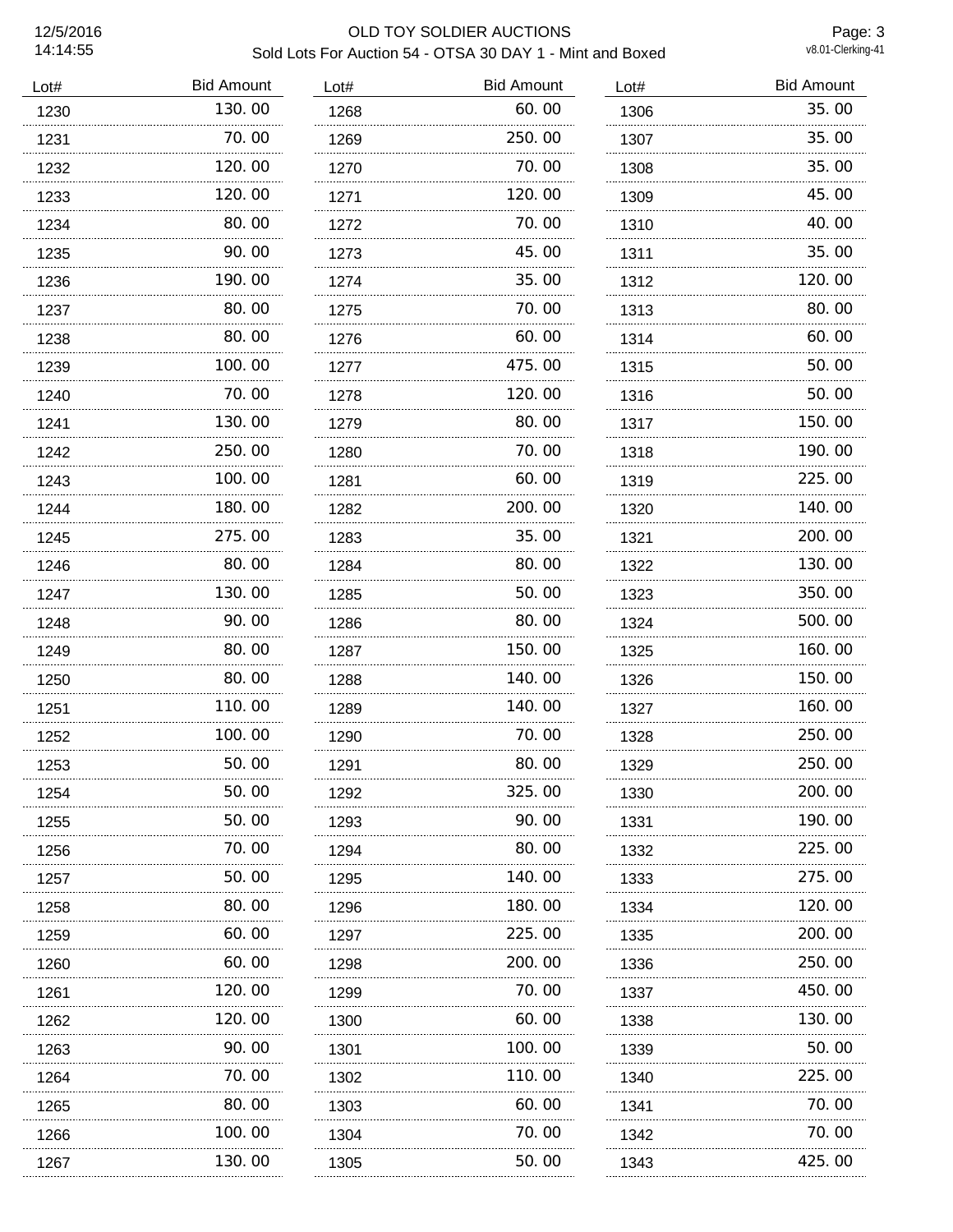#### 12/5/2016 OLD TOY SOLDIER AUCTIONS Sold Lots For Auction 54 - OTSA 30 DAY 1 - Mint and Boxed

Page: 4<br>v8.01-Clerking-41

| Lot# | <b>Bid Amount</b> | Lot# | <b>Bid Amount</b> | Lot# | <b>Bid Amount</b> |
|------|-------------------|------|-------------------|------|-------------------|
| 1344 | 30.00             | 1382 | 80.00             | 1420 | 60.00             |
| 1345 | 180.00            | 1383 | 200.00            | 1421 | 70.00             |
| 1346 | 70.00             | 1384 | 70.00             | 1422 | 170.00            |
| 1347 | 90.00             | 1385 | 200.00            | 1423 | 80.00             |
| 1348 | 30.00             | 1386 | 50.00             | 1424 | 250.00            |
| 1349 | 100.00            | 1387 | 70.00             | 1425 | 70.00             |
| 1350 | 325.00            | 1388 | 100.00            | 1426 | 100.00            |
| 1351 | 40.00             | 1389 | 100.00            | 1427 | 80.00             |
| 1352 | 70.00             | 1390 | 140.00            | 1428 | 130.00            |
| 1353 | 275.00            | 1391 | 80.00             | 1429 | 140.00            |
| 1354 | 80.00             | 1392 | 150.00            | 1430 | 50.00             |
| 1355 | 200.00            | 1393 | 225.00            | 1431 | 140.00            |
| 1356 | 150.00            | 1394 | 70.00             | 1432 | 350.00            |
| 1357 | 90.00             | 1395 | 70.00             | 1433 | 180.00            |
| 1358 | 60.00             | 1396 | 120.00            | 1434 | 100.00            |
| 1359 | 100.00            | 1397 | 110.00            | 1435 | 100.00            |
| 1360 | 200, 00           | 1398 | 120, 00           | 1436 | 60.00             |
| 1361 | 300.00            | 1399 | 80.00             | 1437 | 200.00            |
| 1362 | 90.00             | 1400 | 80.00             | 1438 | 80.00             |
| 1363 | 180.00            | 1401 | 60.00             | 1439 | 70.00             |
| 1364 | 80.00             | 1402 | 140.00            | 1440 | 300.00            |
| 1365 | 80.00             | 1403 | 80.00             | 1441 | 110.00            |
| 1366 | 200.00            | 1404 | 50.00             | 1442 | 50.00             |
| 1367 | 350.00            | 1405 | 35.00             | 1443 | 60.00             |
| 1368 | 100.00            | 1406 | 70.00             | 1444 | 150.00            |
| 1369 | 80.00             | 1407 | 80.00             | 1445 | 275.00            |
| 1370 | 70.00             | 1408 | 150. 00           | 1446 | 225.00            |
| 1371 | 70. 00            | 1409 | 40.00             | 1447 | 225.00            |
| 1372 | 80.00<br>.        | 1410 | 60.00             | 1448 | 160.00            |
| 1373 | 200.00            | 1411 | 150.00            | 1449 | 50.00             |
| 1374 | 50.00             | 1412 | 70.00             | 1450 | 160.00            |
| 1375 | 150.00            | 1413 | 130.00            | 1451 | 500.00            |
| 1376 | 80.00             | 1414 | 250.00            | 1452 | 200.00            |
| 1377 | 70. 00            | 1415 | 180.00            | 1453 | 190.00            |
| 1378 | 60.00             | 1416 | 60.00             | 1454 | 70.00             |
| 1379 | 325.00            | 1417 | 100.00            | 1455 | 50.00             |
| 1380 | 275.00            | 1418 | 60.00             | 1456 | 50.00             |
| 1381 | 90.00             | 1419 | 350.00            | 1457 | 500.00            |
| .    |                   |      |                   |      |                   |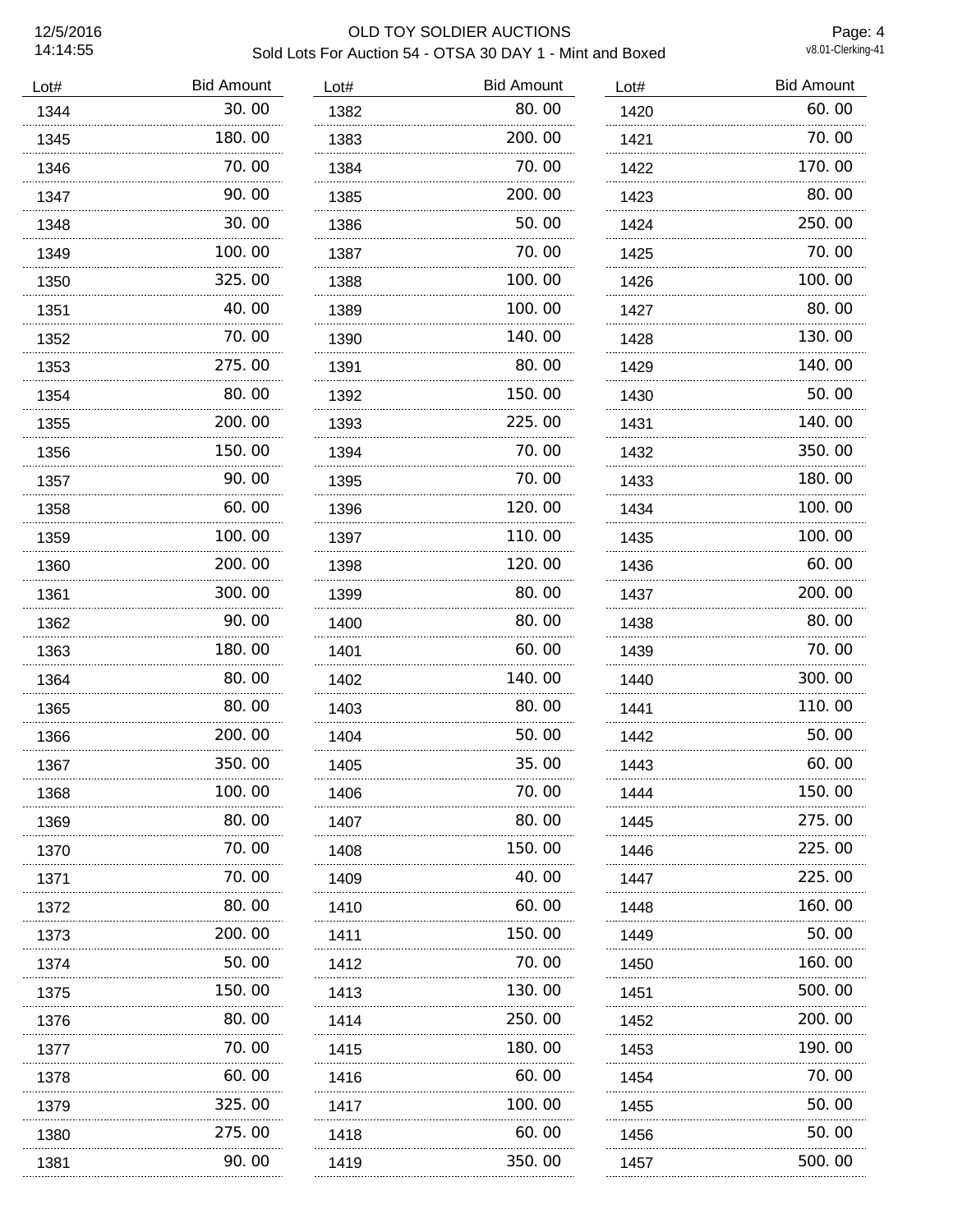# 12/5/2016 OLD TOY SOLDIER AUCTIONS Sold Lots For Auction 54 - OTSA 30 DAY 1 - Mint and Boxed

Page: 5<br>v8.01-Clerking-41

| Lot# | <b>Bid Amount</b> | Lot# | <b>Bid Amount</b> | Lot# | <b>Bid Amount</b> |
|------|-------------------|------|-------------------|------|-------------------|
| 1458 | 800.00            | 1496 | 90.00             | 1534 | 110.00            |
| 1459 | 250.00            | 1497 | 20.00             | 1535 | 60.00             |
| 1460 | 800.00            | 1498 | 130.00            | 1536 | 50.00             |
| 1461 | 450.00            | 1499 | 60.00             | 1537 | 50.00             |
| 1462 | 350.00            | 1500 | 50.00             | 1538 | 80.00             |
| 1463 | 550.00            | 1501 | 50.00             | 1539 | 60.00             |
| 1464 | 500.00            | 1502 | 50.00             | 1540 | 100.00            |
| 1465 | 700.00            | 1503 | 50.00             | 1541 | 70.00             |
| 1466 | 800.00            | 1504 | 50.00             | 1542 | 70.00             |
| 1467 | 400.00            | 1505 | 50.00             | 1543 | 30.00             |
| 1468 | 250.00            | 1506 | 50.00             | 1544 | 70.00             |
| 1469 | 300.00            | 1507 | 50.00             | 1545 | 80.00             |
| 1470 | 950.00<br>.       | 1508 | 50.00<br>.        | 1546 | 45.00             |
| 1471 | 550.00            | 1509 | 40.00             | 1547 | 45.00             |
| 1472 | 350.00            | 1510 | 80.00             | 1548 | 60.00             |
| 1473 | 1,800.00          | 1511 | 170.00            | 1549 | 50.00             |
| 1474 | 425.00            | 1512 | 150,00            | 1550 | 140.00            |
| 1475 | 350.00            | 1513 | 70.00             | 1551 | 50.00             |
| 1476 | 550.00            | 1514 | 190.00            | 1552 | 225.00            |
| 1477 | 500.00            | 1515 | 90.00             | 1553 | 300.00            |
| 1478 | 275.00            | 1516 | 140.00            | 1554 | 50.00             |
| 1479 | 550.00            | 1517 | 70.00             | 1555 | 15.00             |
| 1480 | 325.00            | 1518 | 35.00             | 1556 | 40.00             |
| 1481 | 130.00            | 1519 | 70.00             | 1557 | 15.00             |
| 1482 | 110.00            | 1520 | 80.00             | 1558 | 15.00             |
| 1483 | 100, 00           | 1521 | 50.00             | 1559 | 225.00            |
| 1484 | 130.00            | 1522 | 250. 00           | 1560 | 10.00             |
| 1485 | 170.00            | 1523 | 200.00            | 1561 | 20.00             |
| 1486 | 120.00            | 1524 | 350.00            | 1562 | 50.00             |
| 1487 | 130.00            | 1525 | 275.00            | 1563 | 90.00             |
| 1488 | 70.00<br>.        | 1526 | 40.00             | 1564 | 100. 00           |
| 1489 | 130.00            | 1527 | 150.00            | 1565 | 180.00            |
| 1490 | 100. 00           | 1528 | 130. 00           | 1566 | 110.00            |
| 1491 | 160.00            | 1529 | 70.00             | 1567 | 325.00            |
| 1492 | 100.00<br>.       | 1530 | 90.00<br>.        | 1568 | 275.00            |
| 1493 | 100.00            | 1531 | 110.00            | 1569 | 40.00             |
| 1494 | 120.00            | 1532 | 110.00            | 1570 | 50.00             |
| 1495 | 100.00            | 1533 | 110.00            | 1571 | 100.00            |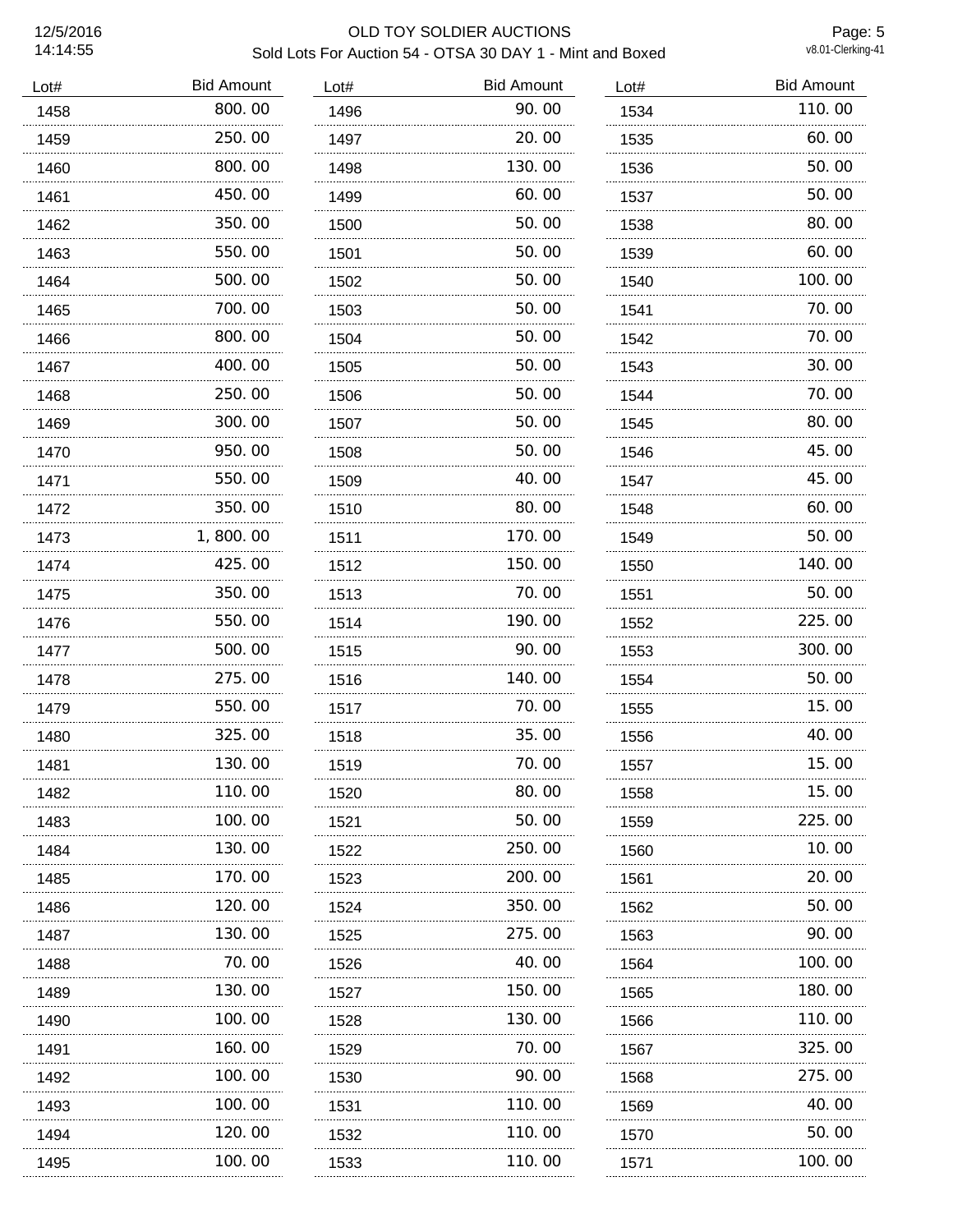| Lot# | <b>Bid Amount</b> |
|------|-------------------|
| 1572 | 100.00            |
| 1573 | 50.00             |
| 1574 | 60.00             |
| 1575 | 60.00             |
| 1576 | 70.00             |
| 1577 | 90.00             |
| 1578 | 160.00            |
| 1579 | 225.00            |
| 1580 | 60.00             |
| 1581 | 140.00            |
| 1582 | 180.00            |
| 1583 | 160.00            |
| 1584 | 130.00            |
| 1585 | 140.00            |
| 1586 | 190.00            |
| 1587 | 40.00             |
| 1588 | 80.00             |
| 1589 | 225.00            |
| 1590 | 150.00            |
| 1591 | 110.00            |
| 1592 | 3,800.00          |
| 1593 | 300.00            |
| 1594 | 900.00            |
| 1595 | 325.00            |
| 1596 | 2,600.00          |
| 1597 | 475.00            |
| 1598 | 5,500.00          |
| 1599 | 12,000.00         |
| 1600 | 2,600.00          |
| 1601 | 7, 000. 00        |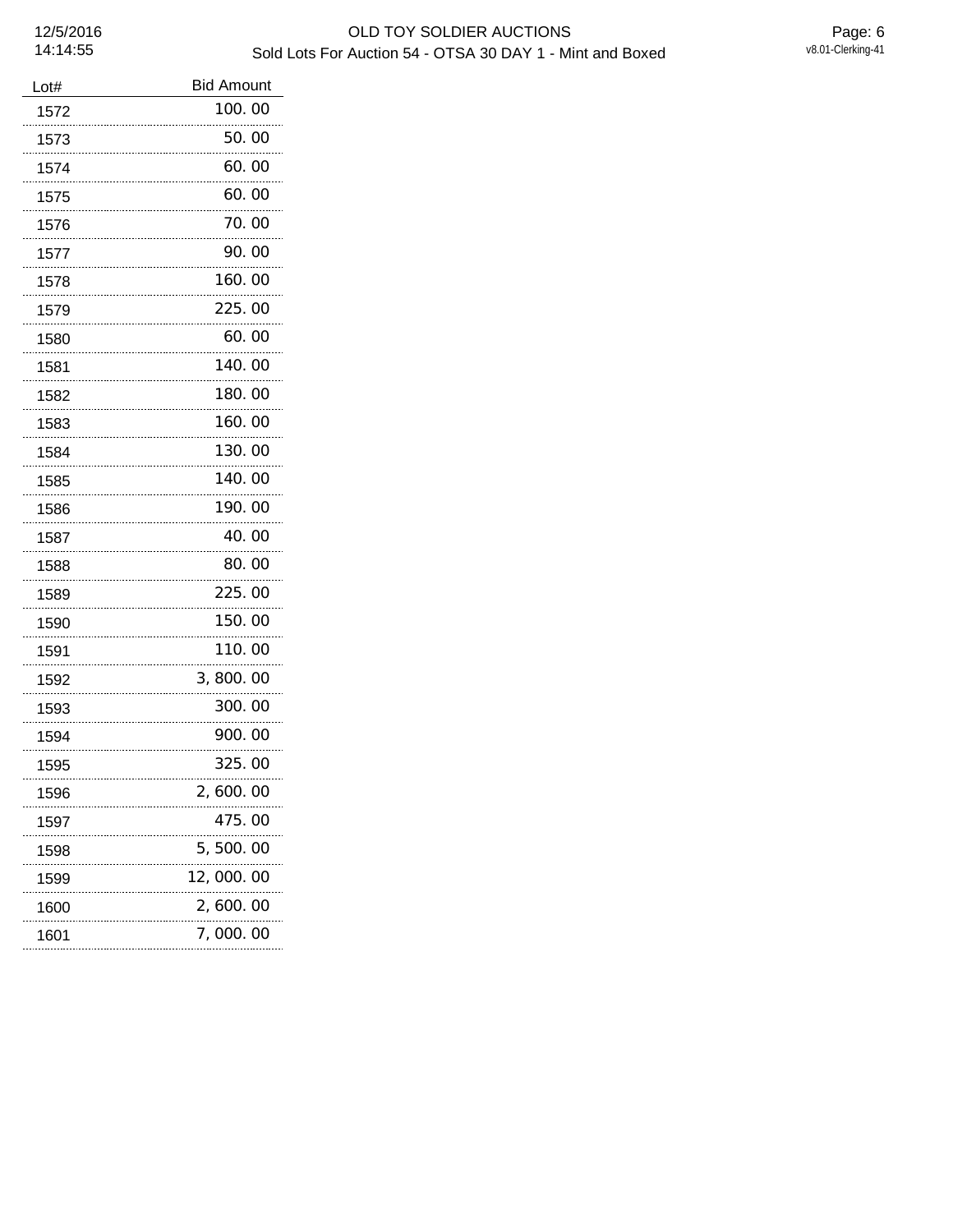# 12/5/2016 OLD TOY SOLDIER AUCTIONS Sold Lots For Auction 52 - OTSA 30 DAY 2 - Mint and Boxed

Page: 1<br>v8.01-Clerking-41

| Lot# | <b>Bid Amount</b> | Lot# | <b>Bid Amount</b> | Lot# | <b>Bid Amount</b> |
|------|-------------------|------|-------------------|------|-------------------|
| 2001 | 150.00            | 2039 | 60.00             | 2077 | 225.00            |
| 2002 | 60.00             | 2040 | 60.00             | 2078 | 300.00            |
| 2003 | 225.00            | 2041 | 225.00            | 2079 | 700.00            |
| 2004 | 100.00            | 2042 | 80.00             | 2080 | 80.00             |
| 2005 | 100.00<br>.       | 2043 | 60.00             | 2081 | 90.00             |
| 2006 | 325,00            | 2044 | 60.00             | 2082 | 80.00             |
| 2007 | 160.00            | 2045 | 100.00            | 2083 | 70.00             |
| 2008 | 50.00             | 2046 | 900.00            | 2084 | 350.00            |
| 2009 | 225.00            | 2047 | 170.00            | 2085 | 450.00            |
| 2010 | 200.00            | 2048 | 110.00            | 2086 | 750.00            |
| 2011 | 70.00             | 2049 | 250.00            | 2087 | 140.00            |
| 2012 | 80.00             | 2050 | 140.00            | 2088 | 350.00            |
| 2013 | 300.00            | 2051 | 350.00            | 2089 | 140.00            |
| 2014 | 275.00            | 2052 | 130.00            | 2090 | 110.00            |
| 2015 | 150.00            | 2053 | 325.00            | 2091 | 60.00             |
| 2016 | 190.00            | 2054 | 110.00            | 2092 | 200.00            |
| 2017 | 90.00             | 2055 | 80.00             | 2093 | 60.00             |
| 2018 | 120.00            | 2056 | 130.00            | 2094 | 60.00             |
| 2019 | 250.00            | 2057 | 120.00            | 2095 | 70.00             |
| 2020 | 150.00            | 2058 | 5,500.00          | 2096 | 50.00             |
| 2021 | 350.00            | 2059 | 110.00            | 2097 | 80.00             |
| 2022 | 130.00            | 2060 | 100.00            | 2098 | 225.00            |
| 2023 | 375.00            | 2061 | 325.00            | 2099 | 60.00             |
| 2024 | 100.00            | 2062 | 110.00            | 2100 | 30.00             |
| 2025 | 2, 300. 00        | 2063 | 90.00             | 2101 | 35.00             |
| 2026 | 110.00            | 2064 | 80.00             | 2102 | 35.00             |
| 2027 | 160. 00<br>       | 2065 | 50.00             | 2103 | 550,00            |
| 2028 | 110.00            | 2066 | 100.00            | 2104 | 325.00            |
| 2029 | 80.00             | 2067 | 110.00            | 2105 | 120,00            |
| 2030 | 50.00             | 2068 | 100. 00           | 2106 | 950.00            |
| 2031 | 60.00             | 2069 | 200.00            | 2107 | 140. 00           |
| 2032 | 250.00            | 2070 | 120. 00           | 2108 | 25.00             |
| 2033 | 80.00             | 2071 | 350.00            | 2109 | 40.00             |
| 2034 | 425.00            | 2072 | 225.00            | 2110 | 40.00             |
| 2035 | 120.00            | 2073 | 200.00            | 2111 | 80.00             |
| 2036 | 180. 00           | 2074 | 50.00             | 2112 | 40.00             |
| 2037 | 80.00             | 2075 | 170. OO           | 2113 | 375.00            |
| 2038 | 110. 00           | 2076 | 150. 00           | 2114 | 130. 00           |
| .    |                   | .    |                   | .    |                   |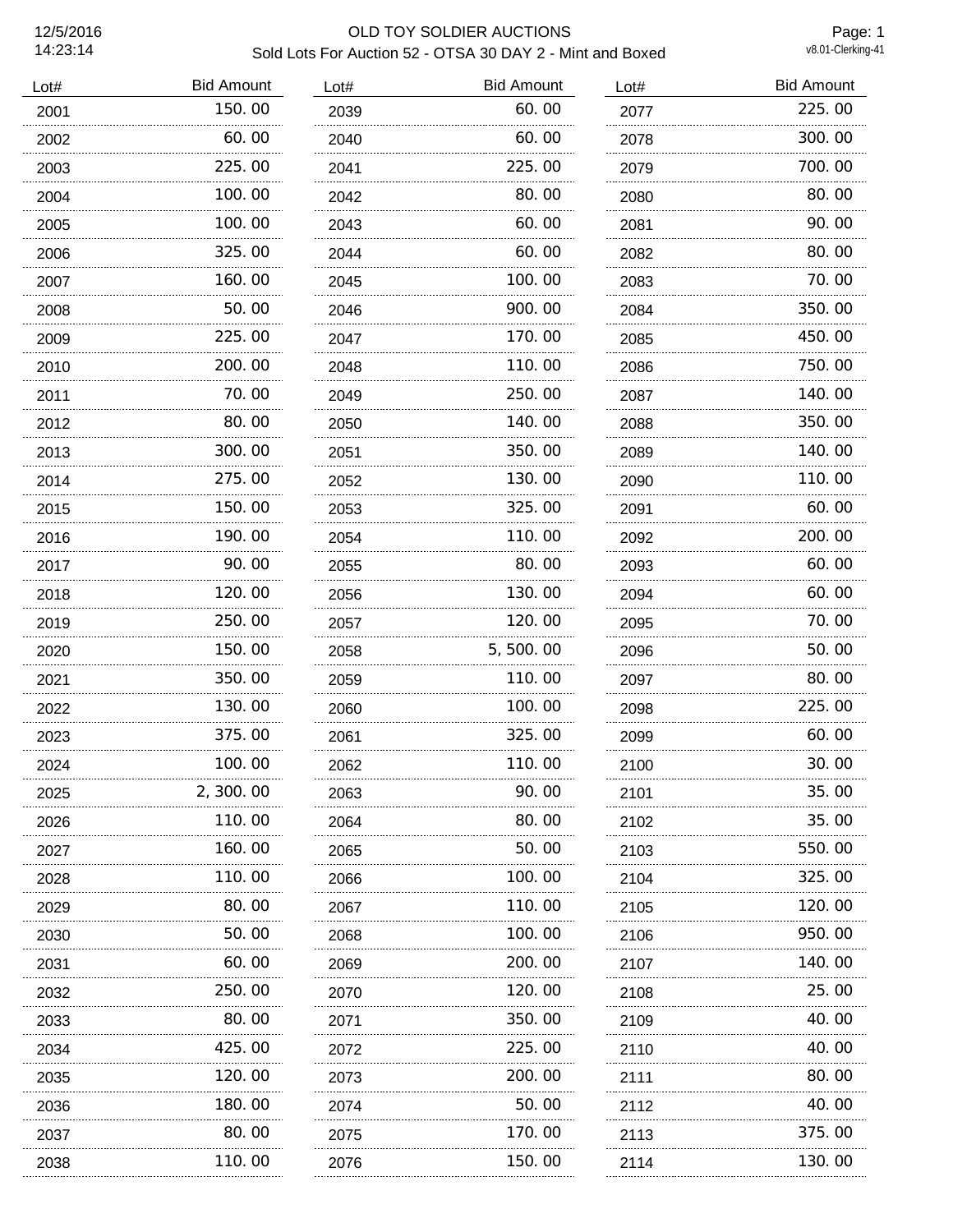# 12/5/2016 OLD TOY SOLDIER AUCTIONS Sold Lots For Auction 52 - OTSA 30 DAY 2 - Mint and Boxed

Page: 2<br>v8.01-Clerking-41

| Lot# | <b>Bid Amount</b> | Lot# | <b>Bid Amount</b> | Lot# | <b>Bid Amount</b> |
|------|-------------------|------|-------------------|------|-------------------|
| 2115 | 130.00            | 2153 | 30.00             | 2191 | 90.00             |
| 2116 | 110.00            | 2154 | 90.00             | 2192 | 80.00             |
| 2117 | 60.00             | 2155 | 70.00             | 2193 | 80.00             |
| 2118 | 2, 200.00         | 2156 | 50.00             | 2194 | 80.00             |
| 2119 | 90.00             | 2157 | 225.00            | 2195 | 70.00             |
| 2120 | 80.00             | 2158 | 170.00            | 2196 | 200.00            |
| 2121 | 90.00             | 2159 | 170.00            | 2197 | 100.00            |
| 2122 | 80.00             | 2160 | 900.00            | 2198 | 275.00            |
| 2123 | 60.00             | 2161 | 80.00             | 2199 | 200.00            |
| 2124 | 60.00             | 2162 | 80.00             | 2200 | 160.00            |
| 2125 | 120.00            | 2163 | 80.00             | 2201 | 180.00            |
| 2126 | 80.00             | 2164 | 100.00            | 2202 | 130.00            |
| 2127 | 110.00            | 2165 | 130.00            | 2203 | 225.00            |
| 2128 | 15.00             | 2166 | 70.00             | 2204 | 150.00            |
| 2129 | 130.00            | 2167 | 425.00            | 2205 | 80.00             |
| 2130 | 150.00            | 2168 | 160.00            | 2206 | 100.00            |
| 2131 | 30.00             | 2169 | 1,500.00          | 2207 | 550.00            |
| 2132 | 30.00             | 2170 | 60.00             | 2208 | 70.00             |
| 2133 | 40.00             | 2171 | 60.00             | 2209 | 150.00            |
| 2134 | 35.00             | 2172 | 325.00            | 2210 | 90.00             |
| 2135 | 35.00             | 2173 | 275.00            | 2211 | 250.00            |
| 2136 | 35.00             | 2174 | 200.00            | 2212 | 50.00             |
| 2137 | 110.00            | 2175 | 130.00            | 2213 | 140.00            |
| 2138 | 50.00             | 2176 | 50.00             | 2214 | 90.00             |
| 2139 | 50.00             | 2177 | 375.00            | 2215 | 225.00            |
| 2140 | 45.00             | 2178 | 90.00             | 2216 | 700.00            |
| 2141 | 60.00             | 2179 | 250.00            | 2217 | 80.00             |
| 2142 | 100.00            | 2180 | 100.00            | 2218 | 90.00             |
| 2143 | 110. 00<br>.      | 2181 | 80.00             | 2219 | 130.00            |
| 2144 | 100. 00<br>.      | 2182 | 375.00            | 2220 | 70. 00            |
| 2145 | 140. 00<br>.      | 2183 | 110.00            | 2221 | 90.00             |
| 2146 | 130.00            | 2184 | 750.00            | 2222 | 160.00            |
| 2147 | 110.00            | 2185 | 180.00            | 2223 | 250.00            |
| 2148 | 35.00             | 2186 | 120.00            | 2224 | 110.00            |
| 2149 | 100. 00           | 2187 | 90.00             | 2225 | 35.00             |
| 2150 | 160.00            | 2188 | 70.00             | 2226 | 70.00             |
| 2151 | 190.00            | 2189 | 600.00            | 2227 | 90.00             |
| 2152 | 180.00            | 2190 | 250.00            | 2228 | 60.00             |
|      |                   |      |                   |      |                   |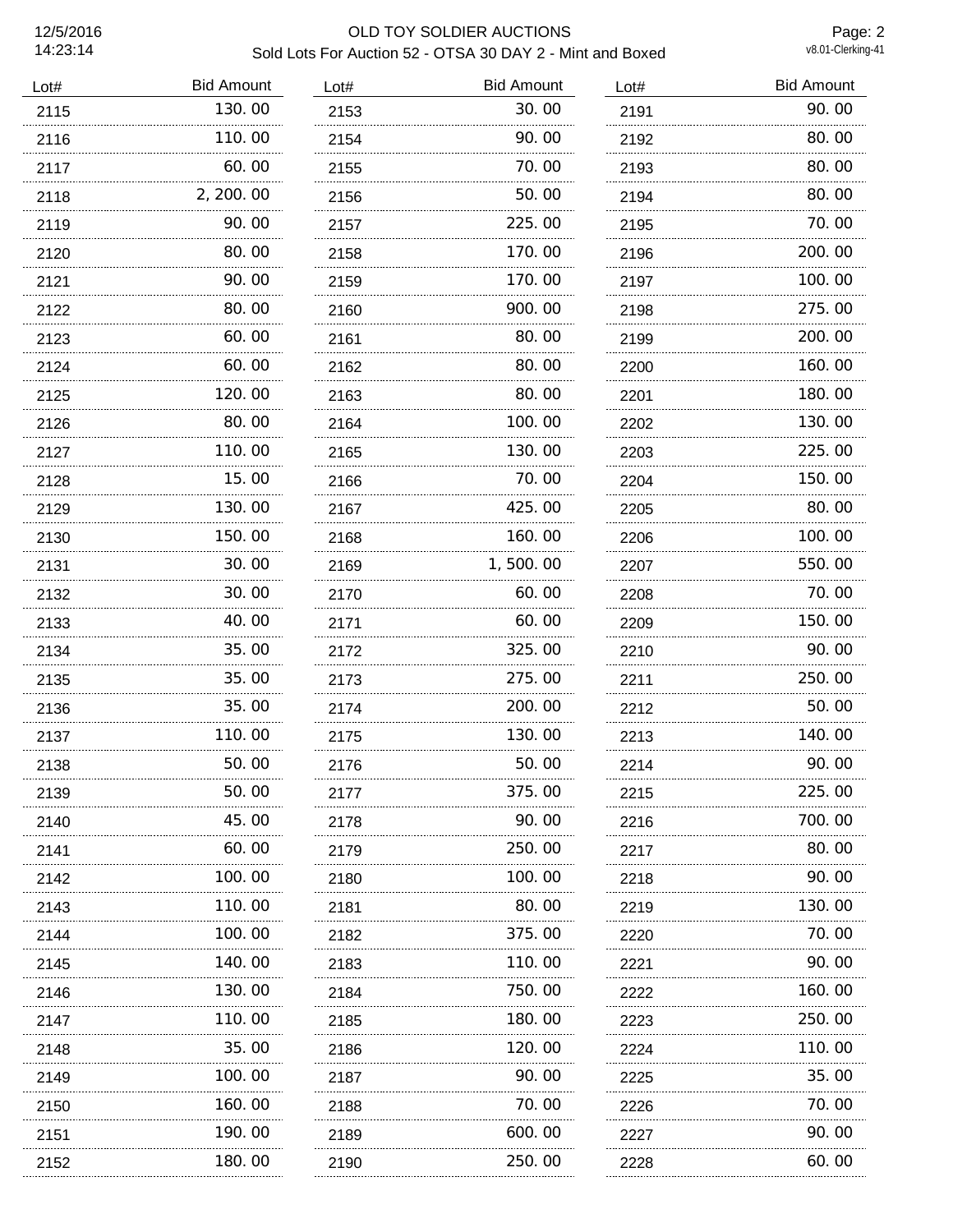# 12/5/2016 OLD TOY SOLDIER AUCTIONS Sold Lots For Auction 52 - OTSA 30 DAY 2 - Mint and Boxed

Page: 3<br>v8.01-Clerking-41

| Lot# | <b>Bid Amount</b> | Lot# | <b>Bid Amount</b> | Lot# | <b>Bid Amount</b> |
|------|-------------------|------|-------------------|------|-------------------|
| 2229 | 100.00            | 2267 | 160.00            | 2305 | 100.00            |
| 2230 | 100.00            | 2268 | 130.00            | 2306 | 60.00             |
| 2231 | 100.00            | 2269 | 180.00            | 2307 | 80.00             |
| 2232 | 70.00             | 2270 | 40.00             | 2308 | 3,600.00          |
| 2233 | 130.00            | 2271 | 50.00             | 2309 | 275.00            |
| 2234 | 80.00             | 2272 | 80.00             | 2310 | 120.00            |
| 2235 | 90.00             | 2273 | 50.00             | 2311 | 80.00             |
| 2236 | 45.00             | 2274 | 400.00            | 2312 | 50.00             |
| 2237 | 70.00             | 2275 | 60.00             | 2313 | 100.00            |
| 2238 | 90.00             | 2276 | 80.00             | 2314 | 180.00            |
| 2239 | 100.00            | 2277 | 600.00            | 2315 | 250.00            |
| 2240 | 35.00             | 2278 | 750.00            | 2316 | 400.00            |
| 2241 | 100.00            | 2279 | 300.00            | 2317 | 110.00            |
| 2242 | 100.00            | 2280 | 225.00            | 2318 | 80.00             |
| 2243 | 150.00            | 2281 | 45.00             | 2319 | 80.00             |
| 2244 | 110.00            | 2282 | 120.00            | 2320 | 275.00            |
| 2245 | 70.00<br>.        | 2283 | 275.00            | 2321 | 110.00            |
| 2246 | 180.00            | 2284 | 110.00            | 2322 | 225.00            |
| 2247 | 35.00             | 2285 | 140.00            | 2323 | 70.00             |
| 2248 | 70.00             | 2286 | 275.00            | 2324 | 180.00            |
| 2249 | 190.00            | 2287 | 50.00             | 2325 | 110.00            |
| 2250 | 35.00             | 2288 | 80.00             | 2326 | 275.00            |
| 2251 | 35.00             | 2289 | 90.00             | 2327 | 150.00            |
| 2252 | 60.00             | 2290 | 60.00             | 2328 | 130.00            |
| 2253 | 35.00             | 2291 | 50.00             | 2329 | 120.00            |
| 2254 | 35.00             | 2292 | 180.00            | 2330 | 140.00            |
| 2255 | 35,00             | 2293 | 70. 00            | 2331 | 150.00            |
| 2256 | 2, 200. 00        | 2294 | 375.00            | 2332 | 100.00            |
| 2257 | 50.00             | 2295 | 375.00            | 2333 | 80.00             |
| 2258 | 190.00            | 2296 | 300.00            | 2334 | 190.00            |
| 2259 | 40.00             | 2297 | 550.00            | 2335 | 140.00            |
| 2260 | 70.00             | 2298 | 120.00            | 2336 | 200.00            |
| 2261 | 110.00            | 2299 | 110.00            | 2337 | 225.00            |
| 2262 | 70.00             | 2300 | 120.00            | 2338 | 100.00            |
| 2263 | 110. 00           | 2301 | 500.00            | 2339 | 70.00             |
| 2264 | 120.00            | 2302 | 80.00             | 2340 | 30.00             |
| 2265 | 130.00<br>.       | 2303 | 180.00            | 2341 | 30.00             |
| 2266 | 375.00            | 2304 | 80.00             | 2342 | 50.00             |
|      |                   |      |                   |      |                   |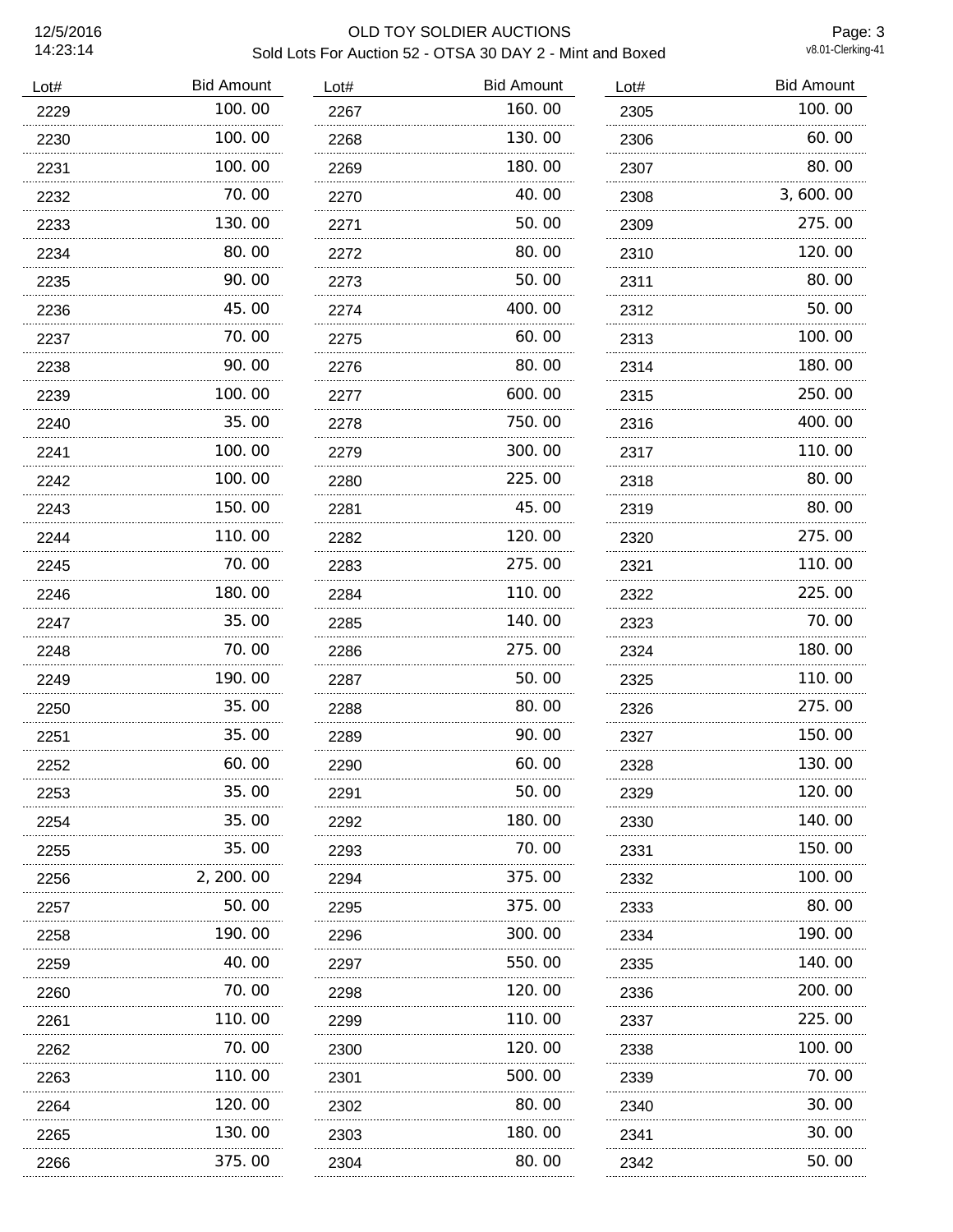## 12/5/2016 OLD TOY SOLDIER AUCTIONS Sold Lots For Auction 52 - OTSA 30 DAY 2 - Mint and Boxed

Page: 4<br>v8.01-Clerking-41

| Lot# | <b>Bid Amount</b> | Lot# | <b>Bid Amount</b> | Lot# | <b>Bid Amount</b> |
|------|-------------------|------|-------------------|------|-------------------|
| 2343 | 70.00             | 2381 | 70.00             | 2419 | 2,900.00          |
| 2344 | 50.00             | 2382 | 70.00             | 2420 | 200.00            |
| 2345 | 70.00             | 2383 | 50.00             | 2421 | 90.00             |
| 2346 | 60.00             | 2384 | 50.00             | 2422 | 375.00            |
| 2347 | 275.00            | 2385 | 80.00             | 2423 | 650.00            |
| 2348 | 425.00            | 2386 | 80.00             | 2424 | 200.00            |
| 2349 | 70.00             | 2387 | 110.00            | 2425 | 2, 100.00         |
| 2350 | 140.00            | 2388 | 110.00            | 2426 | 130.00            |
| 2351 | 140.00            | 2389 | 70.00             | 2427 | 250.00            |
| 2352 | 700.00            | 2390 | 60.00             | 2428 | 375.00            |
| 2353 | 150.00<br>.       | 2391 | 170.00            | 2429 | 350.00            |
| 2354 | 140.00            | 2392 | 250.00            | 2430 | 275.00            |
| 2355 | 275.00            | 2393 | 850.00            | 2431 | 1,800.00          |
| 2356 | 180.00            | 2394 | 160.00            | 2432 | 400.00            |
| 2357 | 180.00            | 2395 | 170.00            | 2433 | 275.00            |
| 2358 | 70.00             | 2396 | 60.00             | 2434 | 180.00            |
| 2359 | 100.00            | 2397 | 100.00            | 2435 | 500.00            |
| 2360 | 50.00             | 2398 | 150.00            | 2436 | 375.00            |
| 2361 | 80.00             | 2399 | 350.00            | 2437 | 225.00            |
| 2362 | 375.00            | 2400 | 500.00            | 2438 | 50.00             |
| 2363 | 120, 00           | 2401 | 425,00            | 2439 | 225.00            |
| 2364 | 70.00             | 2402 | 400.00            | 2440 | 200.00            |
| 2365 | 80.00             | 2403 | 475.00            | 2441 | 275.00            |
| 2366 | 30.00             | 2404 | 325.00            | 2442 | 110.00            |
| 2367 | 50.00             | 2405 | 300.00            | 2443 | 140.00            |
| 2368 | 70.00             | 2406 | 150.00            | 2444 | 140.00            |
| 2369 | 250.00            | 2407 | 275.00            | 2445 | 50.00             |
| 2370 | 140.00            | 2408 | 140.00            | 2446 | 120, 00           |
| 2371 | 70.00             | 2409 | 150.00            | 2447 | 350.00            |
| 2372 | 475.00            | 2410 | 350.00            | 2448 | 900.00            |
| 2373 | 150. 00           | 2411 | 130.00            | 2449 | 350.00            |
| 2374 | 140. 00           | 2412 | 160.00            | 2450 | 110. 00           |
| 2375 | 50.00             | 2413 | 150. 00           | 2451 | 425.00            |
| 2376 | 40.00             | 2414 | 130.00            | 2452 | 70.00             |
| 2377 | 35.00             | 2415 | 110. 00           | 2453 | 150. 00           |
| 2378 | 40.00             | 2416 | 180.00            | 2454 | 110.00            |
| 2379 | 100. 00           | 2417 | 110.00            | 2455 | 325.00            |
| 2380 | 325.00            | 2418 | 375.00            | 2456 | 190.00            |
|      |                   |      |                   |      |                   |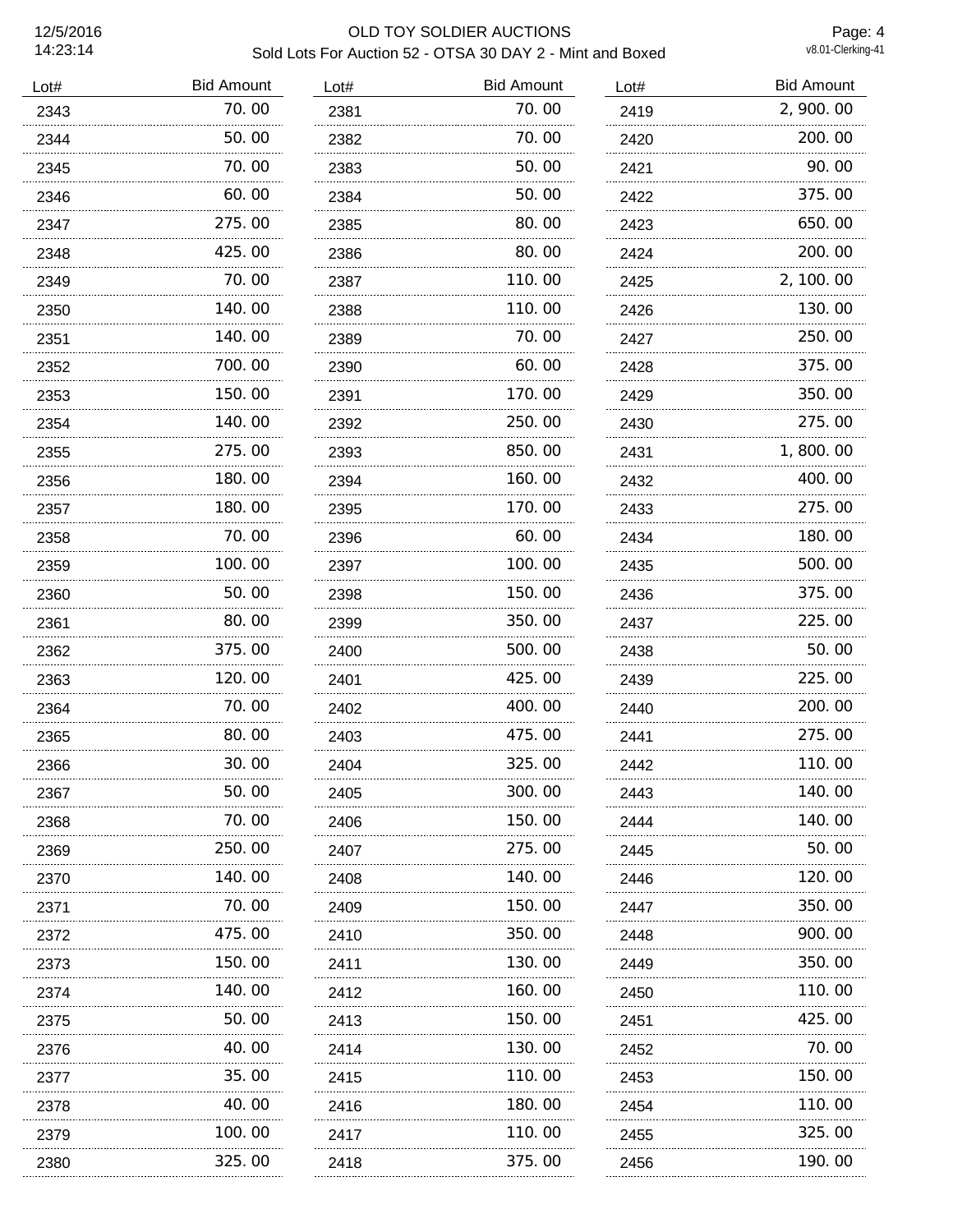# 12/5/2016 OLD TOY SOLDIER AUCTIONS Sold Lots For Auction 52 - OTSA 30 DAY 2 - Mint and Boxed

Page: 5<br>v8.01-Clerking-41

| Lot# | <b>Bid Amount</b> | Lot# | <b>Bid Amount</b> | Lot# | <b>Bid Amount</b> |
|------|-------------------|------|-------------------|------|-------------------|
| 2457 | 50.00             | 2495 | 200.00            | 2533 | 45.00             |
| 2458 | 110.00            | 2496 | 110.00            | 2534 | 40.00             |
| 2459 | 150.00            | 2497 | 70.00             | 2535 | 80.00             |
| 2460 | 225.00            | 2498 | 100.00            | 2536 | 110.00            |
| 2461 | 60.00             | 2499 | 120.00            | 2537 | 200.00            |
| 2462 | 60.00             | 2500 | 70.00             | 2538 | 70.00             |
| 2463 | 150.00            | 2501 | 100.00            | 2539 | 70.00             |
| 2464 | 60.00             | 2502 | 60.00             | 2540 | 110.00            |
| 2465 | 70.00<br>.        | 2503 | 50.00             | 2541 | 100.00            |
| 2466 | 60.00             | 2504 | 200, 00           | 2542 | 275.00            |
| 2467 | 140.00<br>.       | 2505 | 450.00            | 2543 | 325.00            |
| 2468 | 170.00            | 2506 | 300.00            | 2544 | 110.00            |
| 2469 | 80.00<br>.        | 2507 | 120.00<br>.       | 2545 | 110.00            |
| 2470 | 120.00            | 2508 | 375.00            | 2546 | 110.00            |
| 2471 | 190.00            | 2509 | 200.00            | 2547 | 120.00            |
| 2472 | 275.00            | 2510 | 325.00            | 2548 | 190.00            |
| 2473 | 200.00            | 2511 | 400.00            | 2549 | 120.00            |
| 2474 | 1, 100.00         | 2512 | 180.00            | 2550 | 225.00            |
| 2475 | 60.00             | 2513 | 700.00            | 2551 | 120.00            |
| 2476 | 120.00            | 2514 | 110.00            | 2552 | 50.00             |
| 2477 | 800.00            | 2515 | 150.00            | 2553 | 100.00            |
| 2478 | 120.00            | 2516 | 500.00            | 2554 | 150.00            |
| 2479 | 130.00            | 2517 | 120.00            | 2555 | 60.00             |
| 2480 | 70.00             | 2518 | 500.00            | 2556 | 100.00            |
| 2481 | 70.00             | 2519 | 110.00            | 2557 | 70.00             |
| 2482 | 30.00             | 2520 | 100.00            | 2558 | 70.00             |
| 2483 | 50.00             | 2521 | 130.00            | 2559 | 140.00            |
| 2484 | 60.00             | 2522 | 90.00             | 2560 | 100.00            |
| 2485 | 130. 00           | 2523 | 100.00            | 2561 | 200.00            |
| 2486 | 800.00            | 2524 | 110.00            | 2562 | 80.00             |
| 2487 | 200.00            | 2525 | 60.00             | 2563 | 100. 00           |
| 2488 | 45.00             | 2526 | 60.00             | 2564 | 70.00             |
| 2489 | 120. 00<br>.      | 2527 | 50.00             | 2565 | 60.00             |
| 2490 | 120. 00           | 2528 | 70. 00            | 2566 | 190. 00           |
| 2491 | 350.00            | 2529 | 50.00             | 2567 | 150. 00           |
| 2492 | 475.00            | 2530 | 170.00            | 2568 | 100.00            |
| 2493 | 140.00            | 2531 | 80.00             | 2569 | 110.00            |
| 2494 | 600.00            | 2532 | 80.00             | 2570 | 130.00            |
|      |                   |      |                   |      |                   |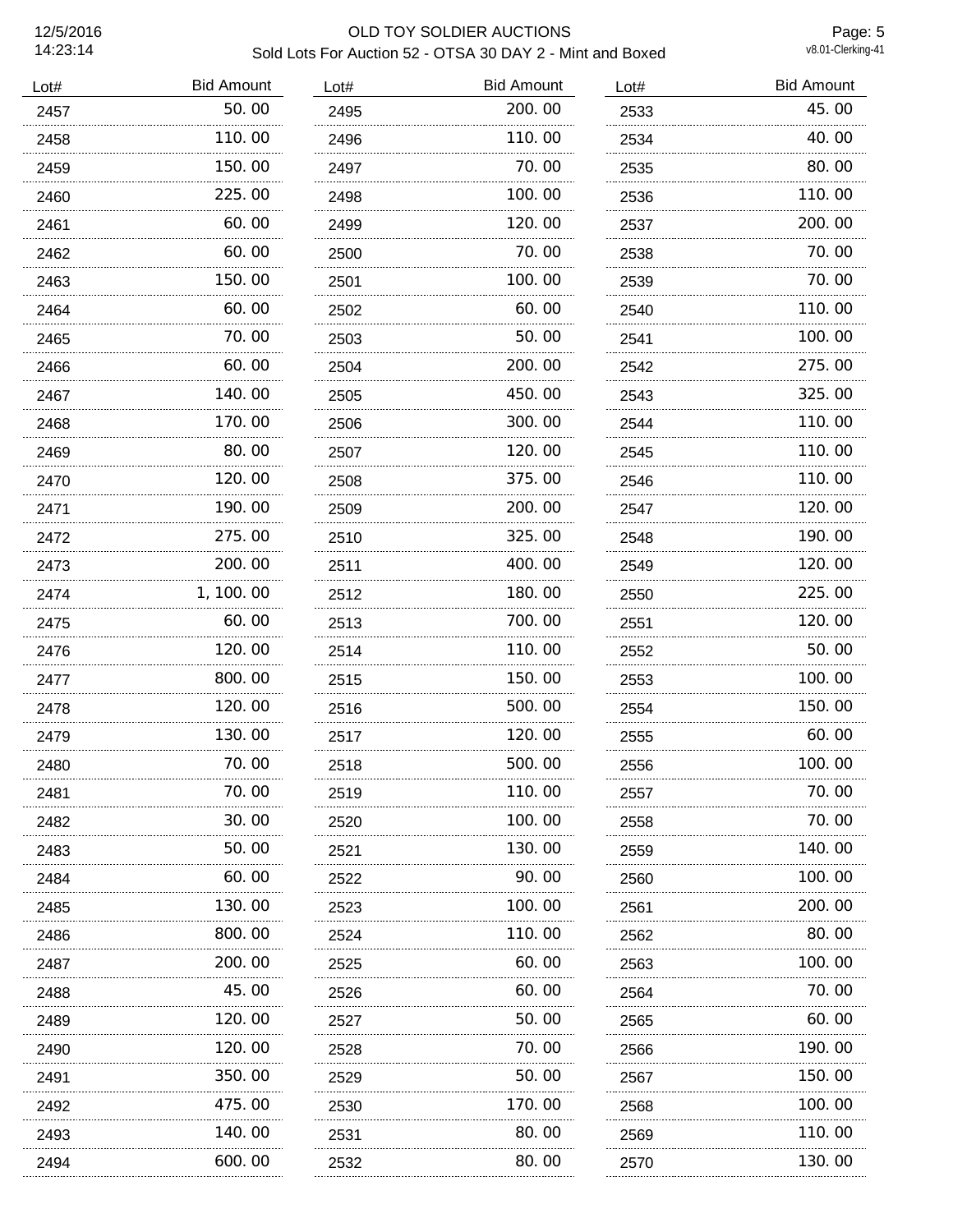| Lot# | <b>Bid Amount</b> |
|------|-------------------|
| 2571 | 100, 00           |
| 2572 | 300.00<br>        |
| 2573 | 60.00             |
| 2574 | 70.00             |
| 2575 | 80.00             |
| 2576 | 150.00            |
| 2577 | 160.00            |
| 2578 | 45.00<br>.        |
| 2579 | 10.00             |
| 2580 | 70.00             |
| 2581 | 70.00             |
| 2582 | 70.00             |
| 2583 | 50. 00            |
| 2584 | 70.00             |
| 2585 | 100.00            |
| 2586 | 150.00            |
| 2587 | 170.00            |
| 2588 | 100.00            |
| 2589 | 110. 00           |
| 2590 | 150.00            |
|      |                   |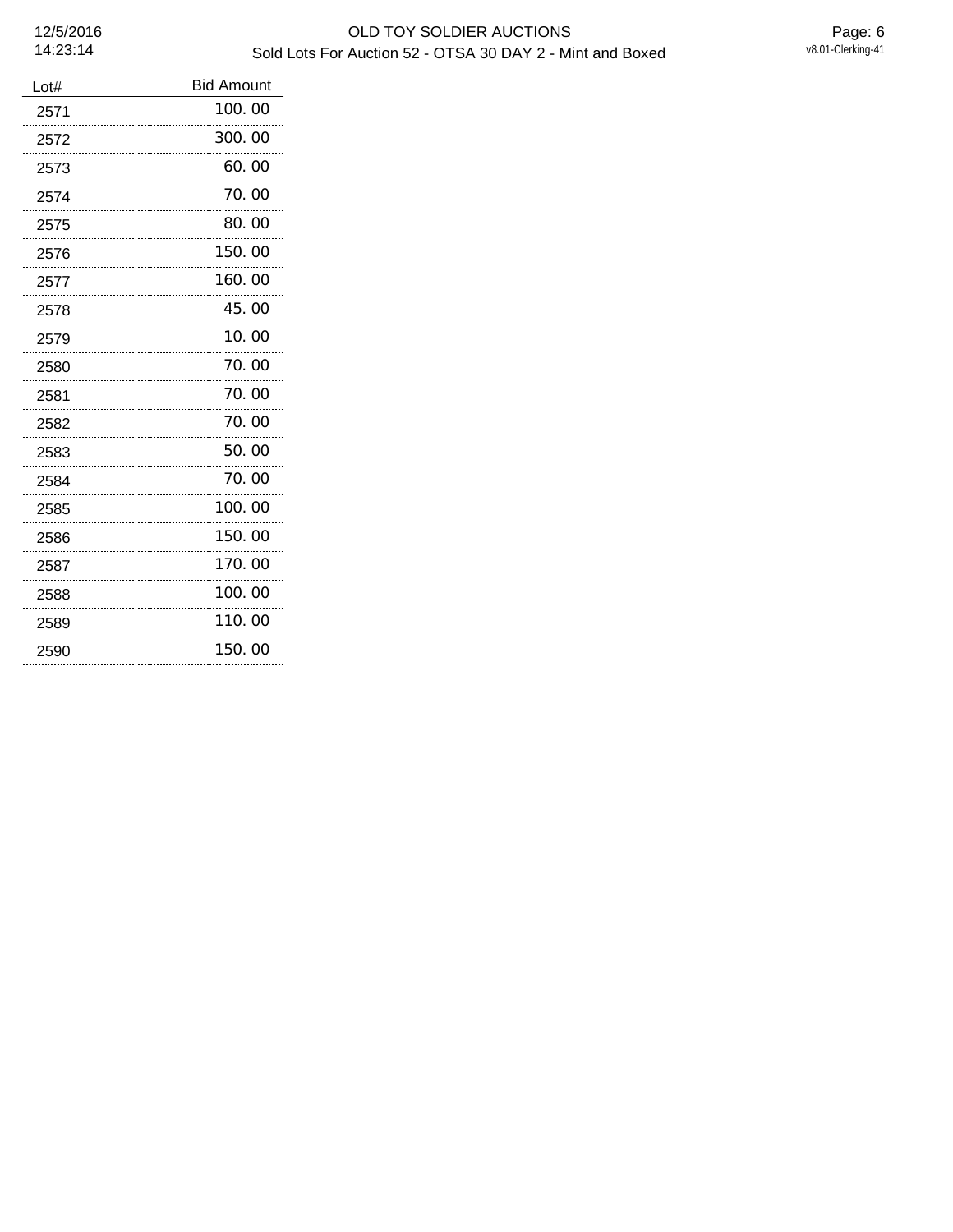# 12/5/2016 OLD TOY SOLDIER AUCTIONS Sold Lots For Auction 53 - OTSA 30 DAY 3 - Mint and Boxed

Page: 1<br>v8.01-Clerking-41

| Lot# | <b>Bid Amount</b> | Lot# | <b>Bid Amount</b> | Lot# | <b>Bid Amount</b> |
|------|-------------------|------|-------------------|------|-------------------|
| 3001 | 110.00            | 3039 | 200.00            | 3077 | 150.00            |
| 3002 | 70.00             | 3040 | 40.00             | 3078 | 160.00            |
| 3003 | 110.00            | 3041 | 45.00             | 3079 | 180.00            |
| 3004 | 180.00            | 3042 | 100.00            | 3080 | 190.00            |
| 3005 | 225.00            | 3043 | 140.00            | 3081 | 160.00            |
| 3006 | 180.00            | 3044 | 50.00             | 3082 | 140.00            |
| 3007 | 140.00            | 3045 | 140.00            | 3083 | 110.00            |
| 3008 | 80.00             | 3046 | 50.00             | 3084 | 140.00            |
| 3009 | 140.00            | 3047 | 650.00            | 3085 | 70.00             |
| 3010 | 160.00            | 3048 | 50.00             | 3086 | 70.00             |
| 3011 | 40.00             | 3049 | 70.00             | 3087 | 70.00             |
| 3012 | 40.00             | 3050 | 50.00             | 3088 | 140.00            |
| 3013 | 140.00            | 3051 | 45.00             | 3089 | 110.00            |
| 3014 | 100.00            | 3052 | 35.00             | 3090 | 150.00            |
| 3015 | 150.00            | 3053 | 90.00             | 3091 | 120.00            |
| 3016 | 45.00             | 3054 | 70.00             | 3092 | 160.00            |
| 3017 | 45.00             | 3055 | 150.00            | 3093 | 160.00            |
| 3018 | 40.00             | 3056 | 70.00             | 3094 | 160.00            |
| 3019 | 130.00            | 3057 | 70.00             | 3095 | 200.00            |
| 3020 | 250.00            | 3058 | 45.00             | 3096 | 120.00            |
| 3021 | 110.00            | 3059 | 35.00             | 3097 | 110.00            |
| 3022 | 225.00            | 3060 | 100.00            | 3098 | 150.00            |
| 3023 | 550.00            | 3061 | 35.00             | 3099 | 40.00             |
| 3024 | 30.00             | 3062 | 225.00            | 3100 | 120.00            |
| 3025 | 120.00            | 3063 | 130.00            | 3101 | 30.00             |
| 3026 | 20.00             | 3064 | 130.00            | 3102 | 35.00             |
| 3027 | 140. 00           | 3065 | 80.00             | 3103 | 60.00             |
| 3028 | 170.00            | 3066 | 50.00             | 3104 | 40.00             |
| 3029 | 100. 00           | 3067 | 800.00            | 3105 | 50.00             |
| 3030 | 50.00             | 3068 | 80.00             | 3106 | 80.00             |
| 3031 | 160. 00           | 3069 | 80.00             | 3107 | 140. 00           |
| 3032 | 100.00            | 3070 | 60.00             | 3108 | 80.00             |
| 3033 | 130.00            | 3071 | 300.00            | 3109 | 120.00            |
| 3034 | 25.00             | 3072 | 250.00            | 3110 | 30.00             |
| 3035 | 25.00             | 3073 | 350.00            | 3111 | 140. 00           |
| 3036 | 25.00             | 3074 | 225.00            | 3112 | 50.00             |
| 3037 | 100.00<br>.       | 3075 | 325.00            | 3113 | 25.00             |
| 3038 | 70.00             | 3076 | 325.00            | 3114 | 100.00            |
|      |                   |      |                   |      |                   |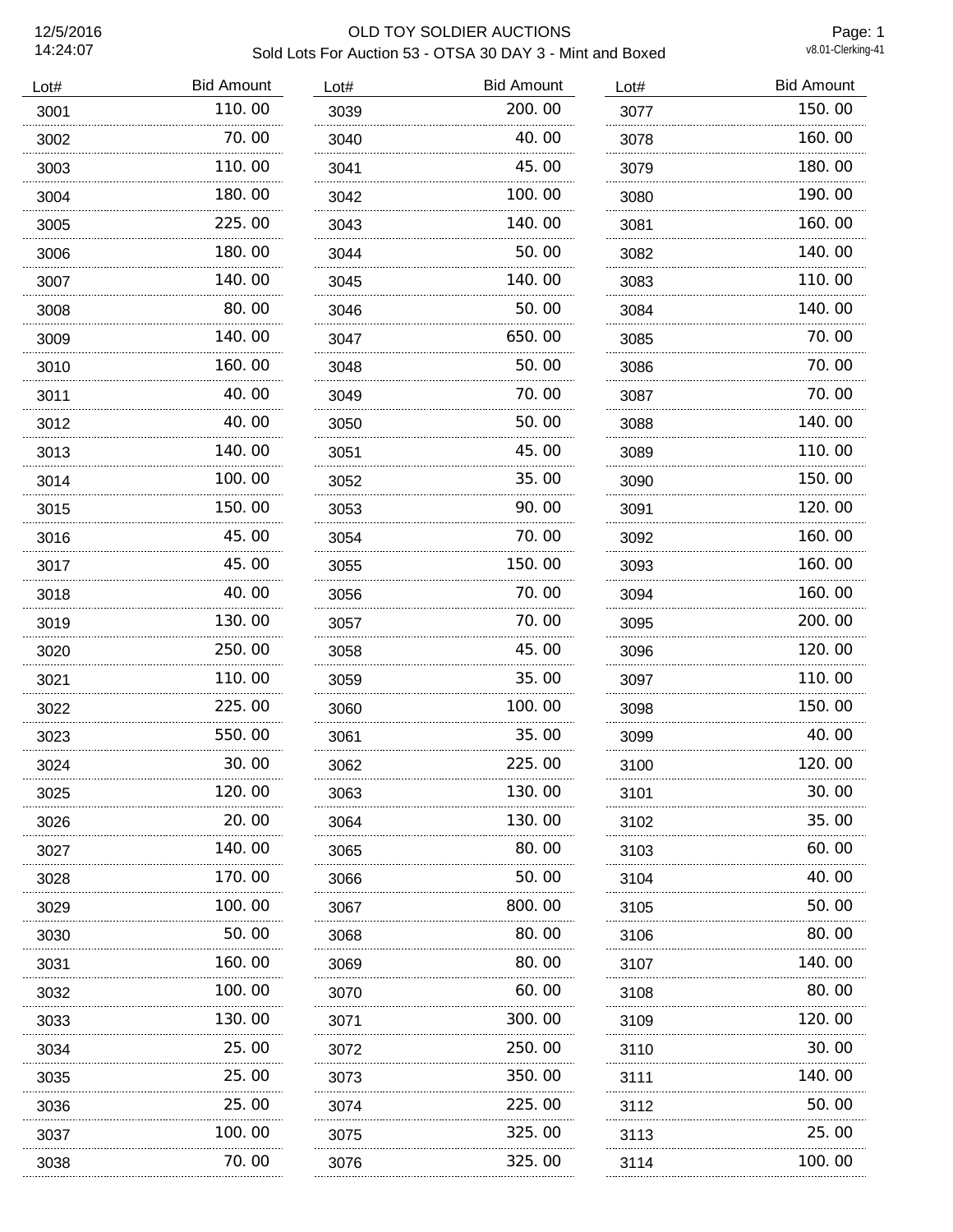#### 12/5/2016 OLD TOY SOLDIER AUCTIONS Sold Lots For Auction 53 - OTSA 30 DAY 3 - Mint and Boxed

Page: 2<br>v8.01-Clerking-41

| Lot# | <b>Bid Amount</b> | Lot# | <b>Bid Amount</b> | Lot# | <b>Bid Amount</b> |
|------|-------------------|------|-------------------|------|-------------------|
| 3115 | 45.00             | 3153 | 100.00            | 3191 | 70.00             |
| 3116 | 140.00            | 3154 | 225,00            | 3192 | 150.00            |
| 3117 | 25.00             | 3155 | 150.00            | 3193 | 70.00             |
| 3118 | 50.00             | 3156 | 100.00            | 3194 | 45.00             |
| 3119 | 50.00             | 3157 | 110.00            | 3195 | 50.00             |
| 3120 | 60.00             | 3158 | 120, 00           | 3196 | 90.00             |
| 3121 | 60.00             | 3159 | 140.00            | 3197 | 45.00             |
| 3122 | 50.00             | 3160 | 325.00            | 3198 | 60.00             |
| 3123 | 50.00             | 3161 | 130.00            | 3199 | 60.00             |
| 3124 | 60.00             | 3162 | 400.00            | 3200 | 20.00             |
| 3125 | 70.00             | 3163 | 275.00            | 3201 | 550.00            |
| 3126 | 60.00             | 3164 | 100, 00           | 3202 | 225.00            |
| 3127 | 30.00             | 3165 | 100.00            | 3203 | 80.00             |
| 3128 | 60.00             | 3166 | 100.00            | 3204 | 250.00            |
| 3129 | 60.00             | 3167 | 300.00            | 3205 | 130.00            |
| 3130 | 190.00            | 3168 | 70.00             | 3206 | 180.00            |
| 3131 | 225.00            | 3169 | 50.00             | 3207 | 200.00            |
| 3132 | 60.00             | 3170 | 60.00             | 3208 | 100.00            |
| 3133 | 90.00             | 3171 | 120.00            | 3209 | 160.00            |
| 3134 | 250.00            | 3172 | 60.00             | 3210 | 100.00            |
| 3135 | 60.00             | 3173 | 80.00             | 3211 | 90.00             |
| 3136 | 50.00             | 3174 | 70.00             | 3212 | 100.00            |
| 3137 | 60.00             | 3175 | 140.00            | 3213 | 80.00             |
| 3138 | 70.00             | 3176 | 160.00            | 3214 | 130.00            |
| 3139 | 60.00             | 3177 | 60.00             | 3215 | 60.00             |
| 3140 | 80.00             | 3178 | 90.00             | 3216 | 50.00             |
| 3141 | 35.00             | 3179 | 90.00             | 3217 | 90.00             |
| 3142 | 40.00             | 3180 | 180.00            | 3218 | 50.00             |
| 3143 | 180.00            | 3181 | 130.00            | 3219 | 50.00             |
| 3144 | 90.00             | 3182 | 160.00            | 3220 | 110.00            |
| 3145 | 120. 00           | 3183 | 110.00            | 3221 | 200.00            |
| 3146 | 130.00            | 3184 | 100.00            | 3222 | 140.00            |
| 3147 | 140.00            | 3185 | 200.00            | 3223 | 110.00            |
| 3148 | 110.00            | 3186 | 325.00            | 3224 | 60.00             |
| 3149 | 200. 00<br>.      | 3187 | 200. 00           | 3225 | 50.00             |
| 3150 | 110.00            | 3188 | 150. 00           | 3226 | 150. 00           |
| 3151 | 140.00            | 3189 | 650.00            | 3227 | 90.00             |
| 3152 | 180.00            | 3190 | 160.00            | 3228 | 40.00             |
|      |                   |      |                   |      |                   |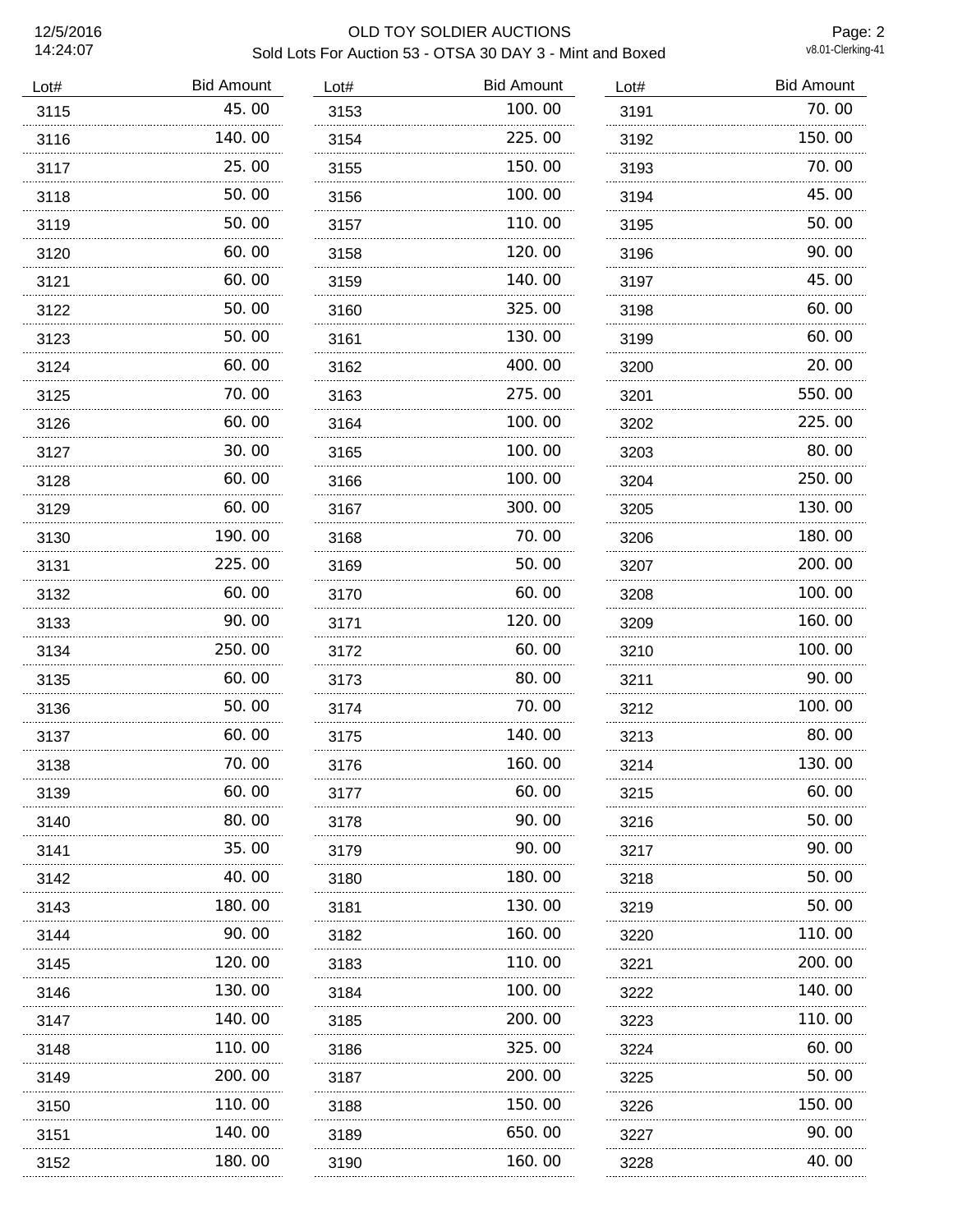# 12/5/2016 OLD TOY SOLDIER AUCTIONS Sold Lots For Auction 53 - OTSA 30 DAY 3 - Mint and Boxed

Page: 3<br>v8.01-Clerking-41

| Lot# | <b>Bid Amount</b> | Lot# | <b>Bid Amount</b> | Lot# | <b>Bid Amount</b> |
|------|-------------------|------|-------------------|------|-------------------|
| 3229 | 80.00             | 3267 | 35.00             | 3305 | 180.00            |
| 3230 | 120.00            | 3268 | 40.00             | 3306 | 90.00             |
| 3231 | 130.00            | 3269 | 80.00             | 3307 | 5.00              |
| 3232 | 150.00            | 3270 | 50.00             | 3308 | 15.00             |
| 3233 | 80.00             | 3271 | 150.00            | 3309 | 40.00             |
| 3234 | 70.00             | 3272 | 80.00             | 3310 | 15.00             |
| 3235 | 50.00             | 3273 | 160.00            | 3311 | 20.00             |
| 3236 | 25.00             | 3274 | 130.00            | 3312 | 30.00             |
| 3237 | 50.00             | 3275 | 70.00             | 3313 | 35.00             |
| 3238 | 50.00             | 3276 | 90.00             | 3314 | 35.00             |
| 3239 | 60.00             | 3277 | 150.00            | 3315 | 40.00             |
| 3240 | 50.00             | 3278 | 120.00            | 3316 | 20.00             |
| 3241 | 80.00             | 3279 | 150.00            | 3317 | 25.00             |
| 3242 | 90.00             | 3280 | 110.00            | 3318 | 60.00             |
| 3243 | 40.00             | 3281 | 160.00            | 3319 | 40.00             |
| 3244 | 40.00             | 3282 | 150.00            | 3320 | 30.00             |
| 3245 | 100.00            | 3283 | 70.00             | 3321 | 30.00             |
| 3246 | 35.00             | 3284 | 110.00            | 3322 | 20.00             |
| 3247 | 50.00             | 3285 | 100.00            | 3323 | 20.00             |
| 3248 | 60.00             | 3286 | 130.00            | 3324 | 25.00             |
| 3249 | 45.00             | 3287 | 150.00            | 3325 | 100.00            |
| 3250 | 160.00            | 3288 | 110.00            | 3326 | 30.00             |
| 3251 | 30.00             | 3289 | 70.00             | 3327 | 10.00             |
| 3252 | 80.00             | 3290 | 225.00            | 3328 | 5.00              |
| 3253 | 70.00             | 3291 | 100.00            | 3329 | 20.00             |
| 3254 | 110.00            | 3292 | 50.00             | 3330 | 30.00             |
| 3255 | 10. 00            | 3293 | 30.00             | 3331 | 40.00             |
| 3256 | 375.00            | 3294 | 25.00             | 3332 | 40.00             |
| 3257 | 35.00             | 3295 | 120.00            | 3333 | 35.00             |
| 3258 | 170. 00           | 3296 | 100.00            | 3334 | 20.00             |
| 3259 | 50.00             | 3297 | 140.00            | 3335 | 20.00             |
| 3260 | 60.00             | 3298 | 100.00            | 3336 | 20.00             |
| 3261 | 100. 00           | 3299 | 50.00             | 3337 | 20.00             |
| 3262 | 60.00             | 3300 | 25.00             | 3338 | 20.00             |
| 3263 | 150. 00<br>.      | 3301 | 100.00            | 3339 | 10.00             |
| 3264 | 25.00             | 3302 | 100.00            | 3340 | 35.00             |
| 3265 | 70.00             | 3303 | 70.00             | 3341 | 5.00              |
| 3266 | 200.00            | 3304 | 110.00            | 3342 | 70.00             |
|      |                   |      |                   |      |                   |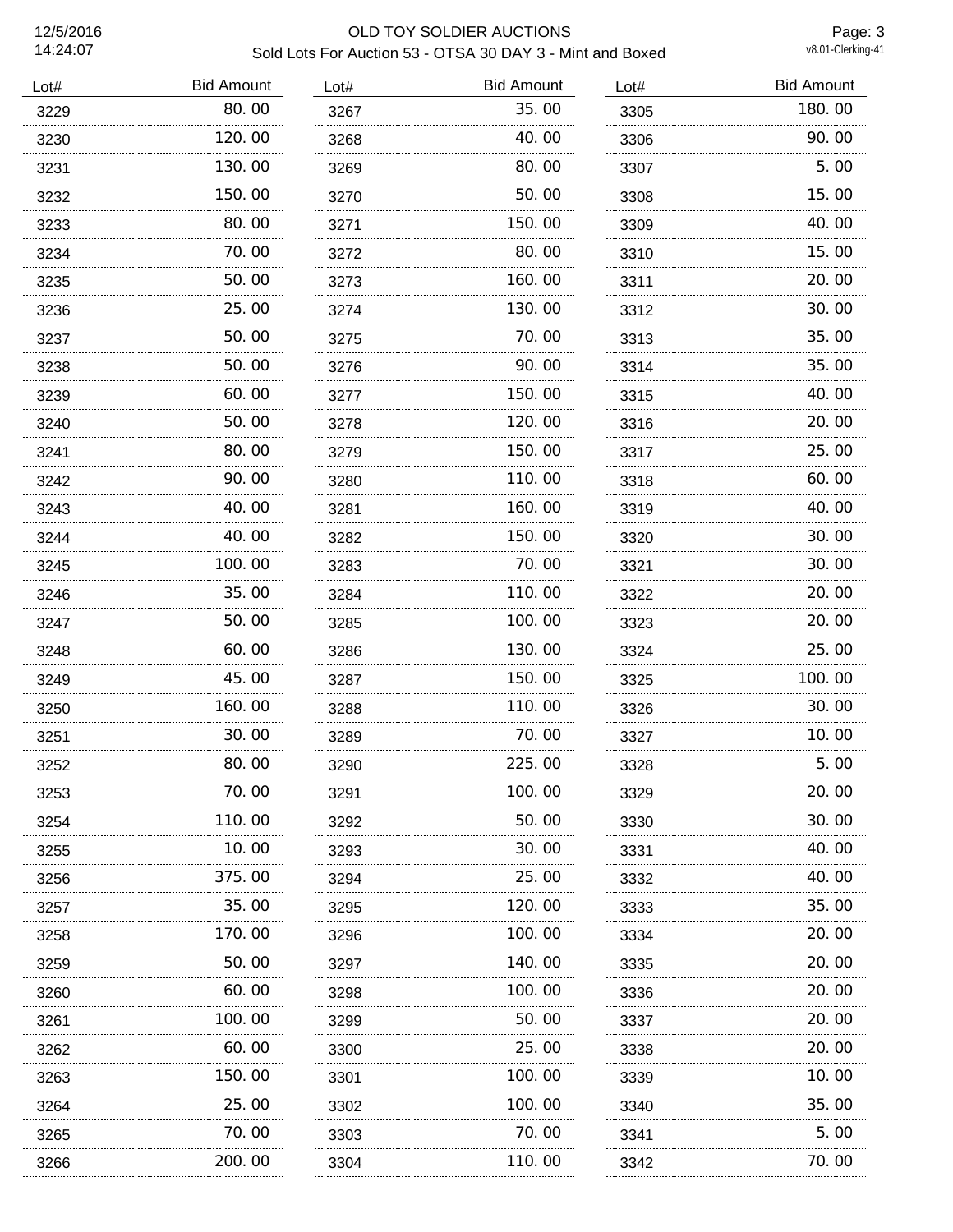# 12/5/2016 OLD TOY SOLDIER AUCTIONS Sold Lots For Auction 53 - OTSA 30 DAY 3 - Mint and Boxed

Page: 4<br>v8.01-Clerking-41

| Lot# | <b>Bid Amount</b> | Lot# | <b>Bid Amount</b> | Lot# | <b>Bid Amount</b> |
|------|-------------------|------|-------------------|------|-------------------|
| 3343 | 70.00             | 3381 | 25.00             | 3419 | 450.00            |
| 3344 | 60.00             | 3382 | 5.00              | 3420 | 15.00             |
| 3345 | 90.00             | 3383 | 5.00              | 3421 | 10.00             |
| 3346 | 15.00             | 3384 | 5.00              | 3422 | 10.00             |
| 3347 | 35.00             | 3385 | 10.00             | 3423 | 10.00             |
| 3348 | 180.00            | 3386 | 10.00             | 3424 | 10.00             |
| 3349 | 30.00             | 3387 | 10.00             | 3425 | 15.00             |
| 3350 | 50.00             | 3388 | 15.00             | 3426 | 15.00             |
| 3351 | 50.00<br>.        | 3389 | 15.00             | 3427 | 5.00              |
| 3352 | 150.00            | 3390 | 5.00              | 3428 | 5.00              |
| 3353 | 30.00             | 3391 | 10.00             | 3429 | 5.00              |
| 3354 | 80.00             | 3392 | 15.00             | 3430 | 50.00             |
| 3355 | 15.00             | 3393 | 45.00             | 3431 | 40.00             |
| 3356 | 50.00             | 3394 | 10.00             | 3432 | 20.00             |
| 3357 | 30.00             | 3395 | 10.00             | 3433 | 10.00             |
| 3358 | 15.00             | 3396 | 10.00             | 3434 | 100.00            |
| 3359 | 10.00             | 3397 | 10.00             | 3435 | 100.00            |
| 3360 | 10.00             | 3398 | 80.00             | 3436 | 40.00             |
| 3361 | 10.00             | 3399 | 10.00             | 3437 | 90.00             |
| 3362 | 15.00             | 3400 | 5.00              | 3438 | 25.00             |
| 3363 | 15,00             | 3401 | 5.00              | 3439 | 140.00            |
| 3364 | 15.00             | 3402 | 5.00              | 3440 | 140.00            |
| 3365 | 10.00             | 3403 | 5.00              | 3441 | 60.00             |
| 3366 | 15.00             | 3404 | 10.00             | 3442 | 110.00            |
| 3367 | 5.00              | 3405 | 10.00             | 3443 | 140.00            |
| 3368 | 10.00             | 3406 | 20.00             | 3444 | 150.00            |
| 3369 | 20.00             | 3407 | 10.00             | 3445 | 50.00             |
| 3370 | 60.00             | 3408 | 50.00             | 3446 | 110.00            |
| 3371 | 30.00             | 3409 | 25,00             | 3447 | 70.00             |
| 3372 | 25.00             | 3410 | 10.00             | 3448 | 160.00            |
| 3373 | 30.00             | 3411 | 10. 00            | 3449 | 250.00            |
| 3374 | 40.00             | 3412 | 15.00             | 3450 | 250.00            |
| 3375 | 10.00<br>         | 3413 | 10.00             | 3451 | 275.00            |
| 3376 | 25.00             | 3414 | 70.00             | 3452 | 225.00            |
| 3377 | 10.00             | 3415 | 30.00             | 3453 | 110.00            |
| 3378 | 20.00             | 3416 | 5.00              | 3454 | 40.00             |
| 3379 | 5.00              | 3417 | 5.00              | 3455 | 60.00             |
| 3380 | 70. 00            | 3418 | 10.00             | 3456 | 50.00             |
|      |                   |      |                   |      |                   |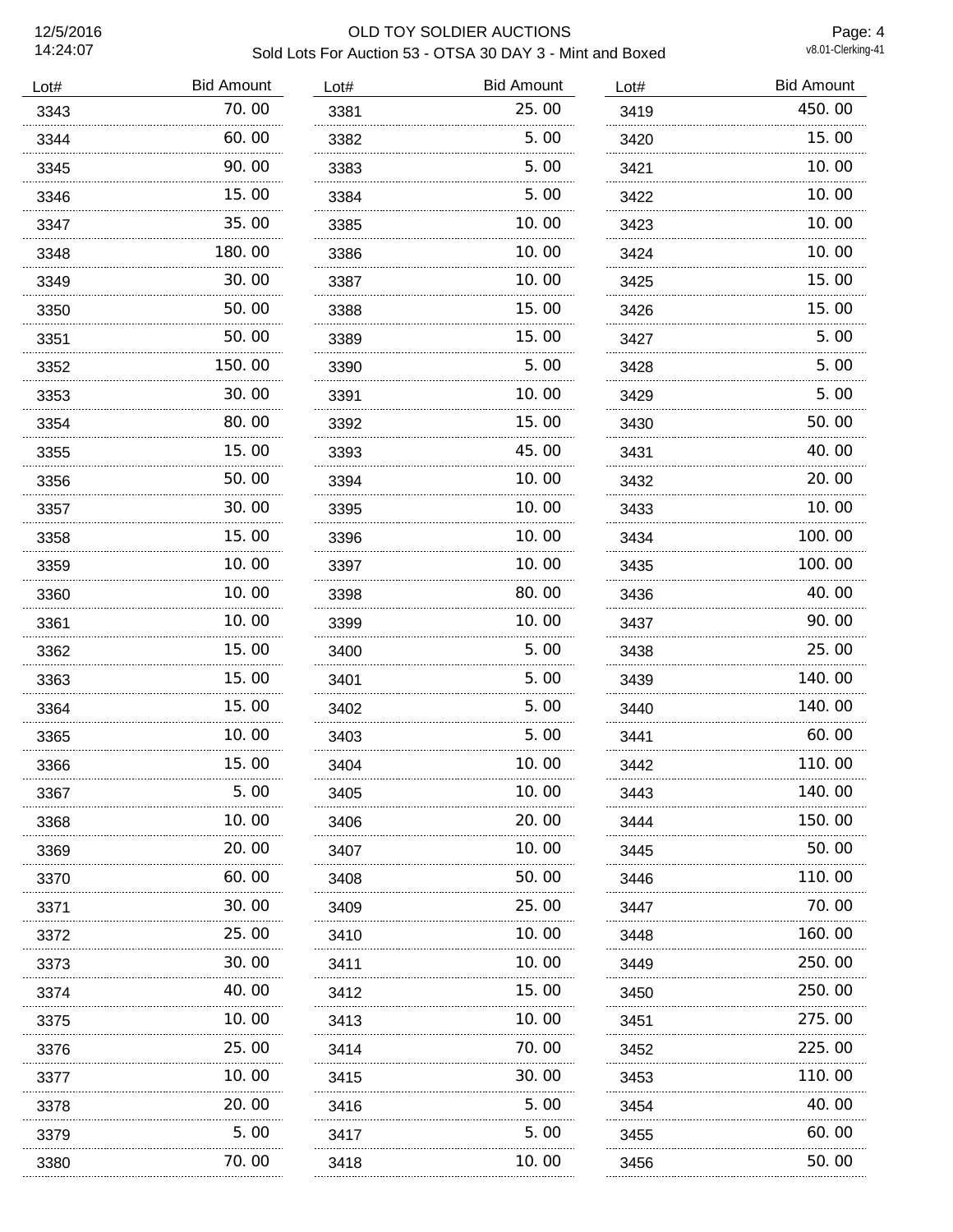# 12/5/2016 OLD TOY SOLDIER AUCTIONS Sold Lots For Auction 53 - OTSA 30 DAY 3 - Mint and Boxed

Page: 5<br>v8.01-Clerking-41

| Lot# | <b>Bid Amount</b> | Lot# | <b>Bid Amount</b> | Lot# | <b>Bid Amount</b> |
|------|-------------------|------|-------------------|------|-------------------|
| 3457 | 45.00             | 3495 | 90.00             | 3533 | 40.00             |
| 3458 | 90.00             | 3496 | 50.00             | 3534 | 60.00             |
| 3459 | 70.00             | 3497 | 40.00             | 3535 | 40.00             |
| 3460 | 40.00             | 3498 | 45.00             | 3536 | 90.00             |
| 3461 | 20.00             | 3499 | 40.00             | 3537 | 30.00             |
| 3462 | 30.00             | 3500 | 30.00             | 3538 | 225.00            |
| 3463 | 25.00             | 3501 | 25.00             | 3539 | 90.00             |
| 3464 | 60.00             | 3502 | 50.00             | 3540 | 30.00             |
| 3465 | 150.00            | 3503 | 70.00             | 3541 | 35.00             |
| 3466 | 190.00            | 3504 | 45.00             | 3542 | 100.00            |
| 3467 | 225.00            | 3505 | 120.00            | 3543 | 100.00            |
| 3468 | 60.00             | 3506 | 160.00            | 3544 | 35.00             |
| 3469 | 10.00             | 3507 | 170.00            | 3545 | 45.00             |
| 3470 | 35.00             | 3508 | 60.00             | 3546 | 70.00             |
| 3471 | 60.00             | 3509 | 80.00             | 3547 | 140.00            |
| 3472 | 50.00             | 3510 | 60.00             | 3548 | 40.00             |
| 3473 | 20.00             | 3511 | 90.00             | 3549 | 200.00            |
| 3474 | 60.00             | 3512 | 100.00            | 3550 | 50.00             |
| 3475 | 20.00             | 3513 | 20.00             | 3551 | 35.00             |
| 3476 | 100.00            | 3514 | 275.00            | 3552 | 400.00            |
| 3477 | 160.00            | 3515 | 160.00            | 3553 | 20.00             |
| 3478 | 180.00            | 3516 | 80.00             | 3554 | 50.00             |
| 3479 | 80.00             | 3517 | 100.00            | 3555 | 100.00            |
| 3480 | 100.00            | 3518 | 110.00            | 3556 | 110.00            |
| 3481 | 70.00             | 3519 | 40.00             | 3557 | 90.00             |
| 3482 | 60.00             | 3520 | 25.00             | 3558 | 25.00             |
| 3483 | 180. 00           | 3521 | 110. 00           | 3559 | 25.00             |
| 3484 | 70.00             | 3522 | 50.00             | 3560 | 25.00             |
| 3485 | 80.00             | 3523 | 110.00            | 3561 | 25.00             |
| 3486 | 90.00             | 3524 | 225.00            | 3562 | 70.00             |
| 3487 | 80.00             | 3525 | 150.00            | 3563 | 200.00            |
| 3488 | 50.00             | 3526 | 400.00            | 3564 | 350.00            |
| 3489 | 60.00<br>.        | 3527 | 160. 00           | 3565 | 80.00             |
| 3490 | 50.00             | 3528 | 100.00            | 3566 | 90.00             |
| 3491 | 130. 00           | 3529 | 25.00             | 3567 | 20.00             |
| 3492 | 25.00             | 3530 | 40.00             | 3568 | 140.00            |
| 3493 | 40.00             | 3531 | 25.00             | 3569 | 250.00            |
| 3494 | 50.00             | 3532 | 80.00             | 3570 | 160.00            |
|      |                   |      |                   |      |                   |